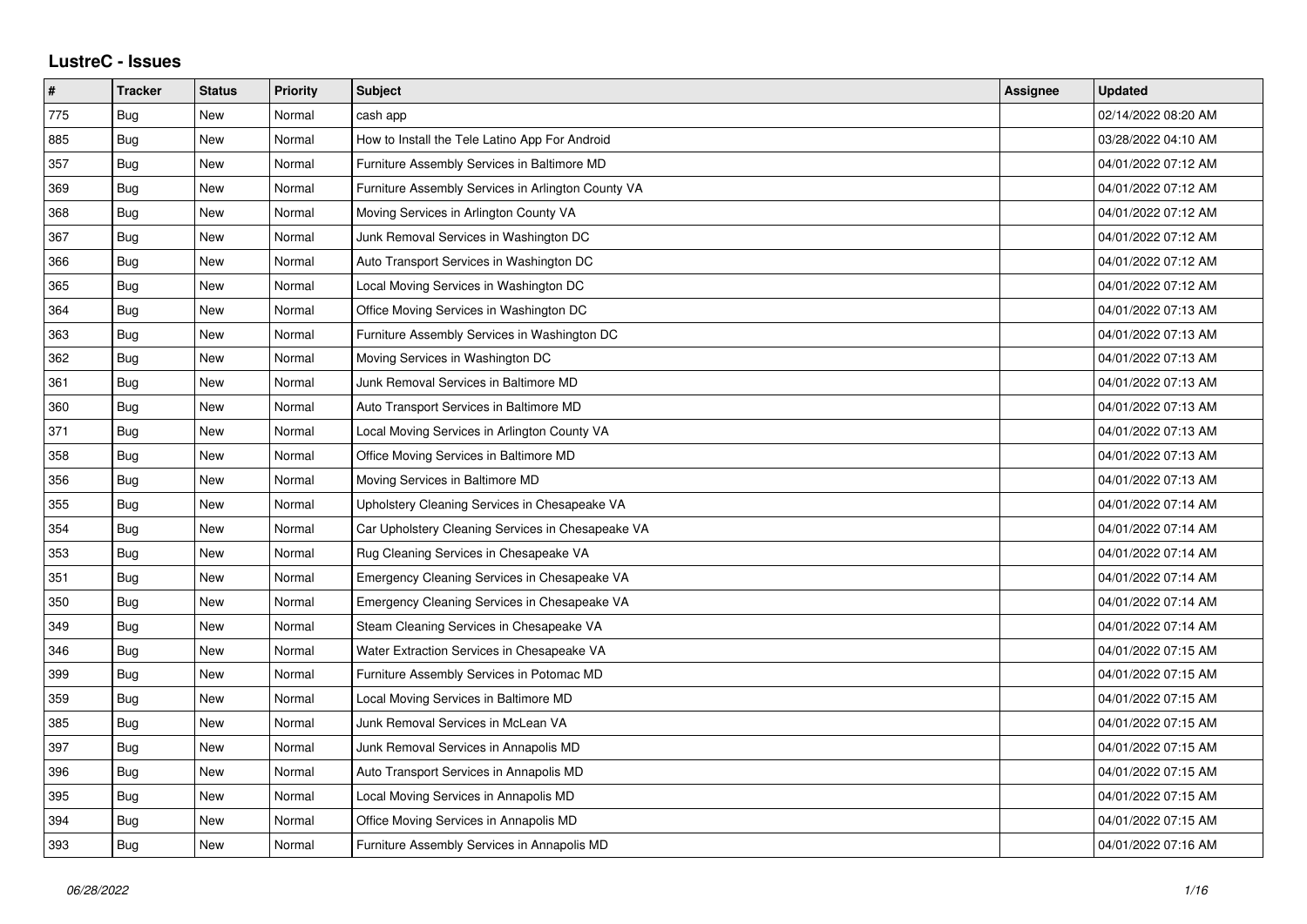| $\pmb{\#}$ | <b>Tracker</b> | <b>Status</b> | <b>Priority</b> | Subject                                            | Assignee | <b>Updated</b>      |
|------------|----------------|---------------|-----------------|----------------------------------------------------|----------|---------------------|
| 392        | <b>Bug</b>     | New           | Normal          | Moving Services in Annapolis MD                    |          | 04/01/2022 07:16 AM |
| 391        | <b>Bug</b>     | New           | Normal          | Junk Removal Services in Sterling VA               |          | 04/01/2022 07:16 AM |
| 390        | Bug            | New           | Normal          | Auto Transport Services in Sterling VA             |          | 04/01/2022 07:16 AM |
| 389        | <b>Bug</b>     | New           | Normal          | Local Moving Services in Sterling VA               |          | 04/01/2022 07:16 AM |
| 388        | Bug            | <b>New</b>    | Normal          | Office Moving Services in Sterling VA              |          | 04/01/2022 07:16 AM |
| 370        | <b>Bug</b>     | New           | Normal          | Office Moving Services in Arlington County VA      |          | 04/01/2022 07:16 AM |
| 386        | Bug            | New           | Normal          | Moving Services in Sterling VA                     |          | 04/01/2022 07:16 AM |
| 343        | <b>Bug</b>     | New           | Normal          | Mattress Cleaning Services in Chesapeake VA        |          | 04/01/2022 07:16 AM |
| 384        | <b>Bug</b>     | New           | Normal          | Auto Transport Services in McLean VA               |          | 04/01/2022 07:17 AM |
| 383        | Bug            | New           | Normal          | Local Moving Services in McLean VA                 |          | 04/01/2022 07:17 AM |
| 382        | <b>Bug</b>     | New           | Normal          | Office Moving Services in McLean VA                |          | 04/01/2022 07:17 AM |
| 381        | <b>Bug</b>     | New           | Normal          | Furniture Assembly Services in McLean VA           |          | 04/01/2022 07:17 AM |
| 379        | <b>Bug</b>     | New           | Normal          | Junk Removal Services in Fairfax VA                |          | 04/01/2022 07:17 AM |
| 378        | <b>Bug</b>     | New           | Normal          | Auto Transport Services in Fairfax VA              |          | 04/01/2022 07:17 AM |
| 377        | <b>Bug</b>     | New           | Normal          | Local Moving Services in Fairfax VA                |          | 04/01/2022 07:17 AM |
| 376        | Bug            | New           | Normal          | Office Moving Services in Fairfax VA               |          | 04/01/2022 07:17 AM |
| 375        | <b>Bug</b>     | New           | Normal          | Furniture Assembly Services in Fairfax VA          |          | 04/01/2022 07:18 AM |
| 374        | Bug            | New           | Normal          | Moving Services in Fairfax VA                      |          | 04/01/2022 07:18 AM |
| 373        | <b>Bug</b>     | New           | Normal          | Junk Removal Services in Arlington County VA       |          | 04/01/2022 07:18 AM |
| 387        | <b>Bug</b>     | New           | Normal          | Furniture Assembly Services in Sterling VA         |          | 04/01/2022 07:18 AM |
| 301        | <b>Bug</b>     | New           | Normal          | Vehicle Electronics Services in Norcross GA        |          | 04/01/2022 07:18 AM |
| 311        | <b>Bug</b>     | New           | Normal          | Odor Removal Services in Virginia Beach VA         |          | 04/01/2022 07:19 AM |
| 309        | Bug            | <b>New</b>    | Normal          | Stain Removal Services in Virginia Beach VA        |          | 04/01/2022 07:19 AM |
| 308        | <b>Bug</b>     | New           | Normal          | Carpet Repairing Services in Virginia Beach VA     |          | 04/01/2022 07:19 AM |
| 307        | <b>Bug</b>     | New           | Normal          | Carpet Cleaning Services in Virginia Beach VA      |          | 04/01/2022 07:19 AM |
| 306        | <b>Bug</b>     | New           | Normal          | Window Tinting Services in Norcross GA             |          | 04/01/2022 07:19 AM |
| 305        | Bug            | New           | Normal          | Headliner Repair Services in Norcross GA           |          | 04/01/2022 07:19 AM |
| 304        | I Bug          | New           | Normal          | Keyless Entry Services in Norcross GA              |          | 04/01/2022 07:19 AM |
| 299        | <b>Bug</b>     | New           | Normal          | Brake Caliper Painting Services in Norcross GA     |          | 04/01/2022 07:20 AM |
| 298        | Bug            | New           | Normal          | Car Stereo Installation Services in Norcross GA    |          | 04/01/2022 07:20 AM |
| 297        | <b>Bug</b>     | New           | Normal          | Auto Lighting Installation Services in Norcross GA |          | 04/01/2022 07:21 AM |
| 296        | Bug            | New           | Normal          | Window Tinting Services in Jonesboro GA            |          | 04/01/2022 07:21 AM |
| 295        | <b>Bug</b>     | New           | Normal          | Headliner Repair Services in Jonesboro GA          |          | 04/01/2022 07:21 AM |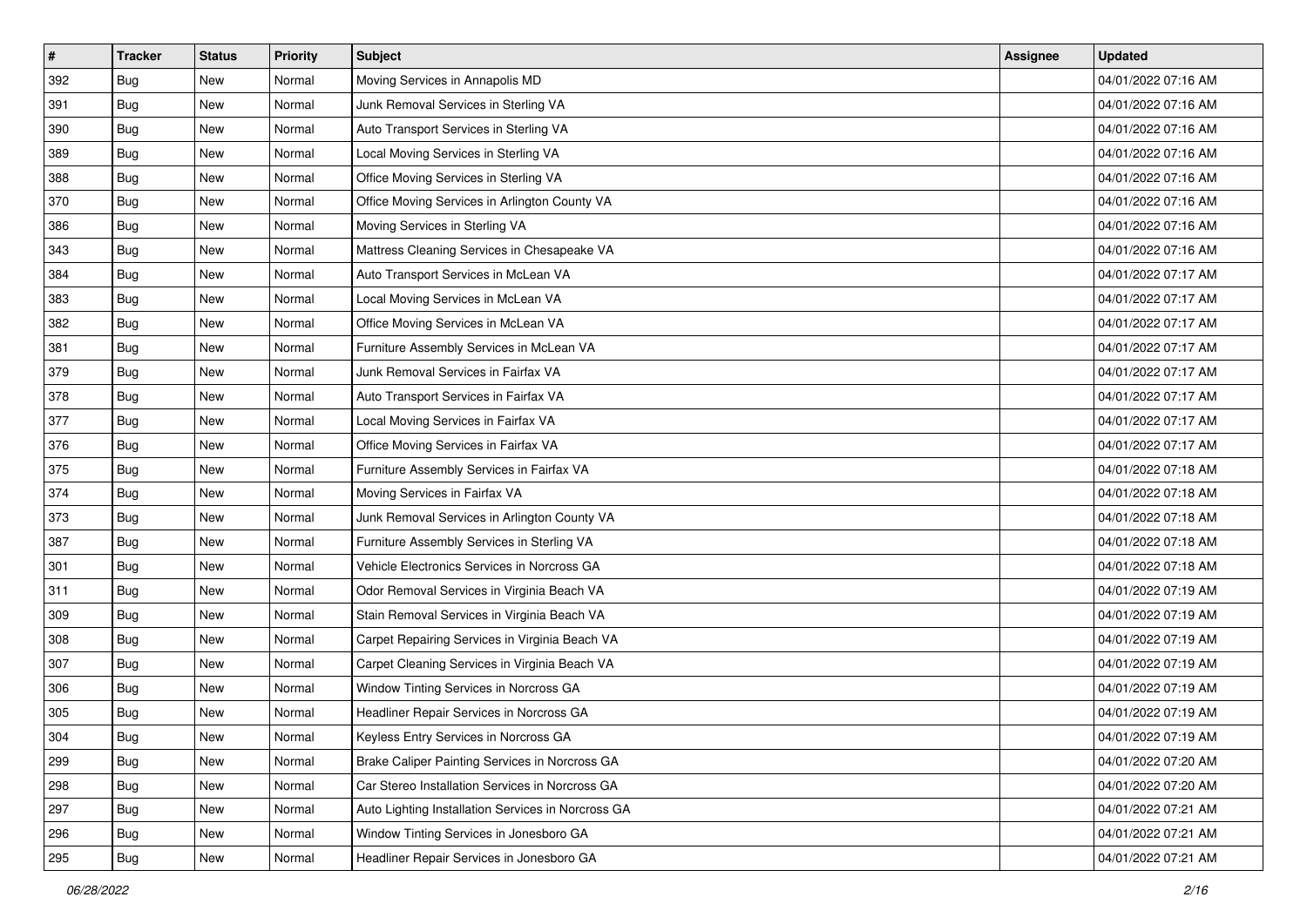| $\sharp$ | <b>Tracker</b> | <b>Status</b> | <b>Priority</b> | <b>Subject</b>                                        | Assignee | <b>Updated</b>      |
|----------|----------------|---------------|-----------------|-------------------------------------------------------|----------|---------------------|
| 303      | <b>Bug</b>     | New           | Normal          | Car Wrapping Services in Norcross GA                  |          | 04/01/2022 07:22 AM |
| 329      | Bug            | New           | Normal          | Odor Removal Services in Norfolk VA                   |          | 04/01/2022 07:22 AM |
| 342      | Bug            | New           | Normal          | Stain Removal Services in Chesapeake VA               |          | 04/01/2022 07:22 AM |
| 341      | <b>Bug</b>     | New           | Normal          | Carpet Repairing Services in Chesapeake VA            |          | 04/01/2022 07:23 AM |
| 340      | <b>Bug</b>     | New           | Normal          | Carpet Cleaning Services in Chesapeake VA             |          | 04/01/2022 07:23 AM |
| 338      | <b>Bug</b>     | New           | Normal          | Car Upholstery Cleaning Services in Norfolk VA        |          | 04/01/2022 07:23 AM |
| 337      | <b>Bug</b>     | New           | Normal          | Rug Cleaning Services in Norfolk VA                   |          | 04/01/2022 07:23 AM |
| 335      | <b>Bug</b>     | New           | Normal          | Emergency Cleaning Services in Norfolk VA             |          | 04/01/2022 07:24 AM |
| 334      | Bug            | New           | Normal          | Steam Cleaning Services in Norfolk VA                 |          | 04/01/2022 07:25 AM |
| 332      | <b>Bug</b>     | New           | Normal          | Eco/Green Cleaning Services in Norfolk VA             |          | 04/01/2022 07:25 AM |
| 314      | Bug            | New           | Normal          | Water Extraction Services in Virginia Beach VA        |          | 04/01/2022 07:25 AM |
| 330      | <b>Bug</b>     | New           | Normal          | Stain Protection Services in Norfolk VA               |          | 04/01/2022 07:26 AM |
| 328      | Bug            | <b>New</b>    | Normal          | Mattress Cleaning Services in Norfolk VA              |          | 04/01/2022 07:26 AM |
| 327      | <b>Bug</b>     | New           | Normal          | Stain Removal Services in Norfolk VA                  |          | 04/01/2022 07:26 AM |
| 326      | <b>Bug</b>     | New           | Normal          | Carpet Repairing Services in Norfolk VA               |          | 04/01/2022 07:26 AM |
| 325      | Bug            | New           | Normal          | Carpet Cleaning Services in Norfolk VA                |          | 04/01/2022 07:26 AM |
| 324      | <b>Bug</b>     | New           | Normal          | Upholstery Cleaning Services in Virginia Beach VA     |          | 04/01/2022 07:26 AM |
| 323      | Bug            | <b>New</b>    | Normal          | Car Upholstery Cleaning Services in Virginia Beach VA |          | 04/01/2022 07:26 AM |
| 322      | <b>Bug</b>     | New           | Normal          | Rug Cleaning Services in Virginia Beach VA            |          | 04/01/2022 07:26 AM |
| 320      | Bug            | New           | Normal          | Emergency Cleaning Services in Virginia Beach VA      |          | 04/01/2022 07:27 AM |
| 319      | Bug            | <b>New</b>    | Normal          | Steam Cleaning Services in Virginia Beach VA          |          | 04/01/2022 07:27 AM |
| 318      | Bug            | New           | Normal          | Mold Removal Services in Virginia Beach VA            |          | 04/01/2022 07:27 AM |
| 456      | Bug            | New           | Normal          | Upholstery Cleaning Medford MA                        |          | 04/01/2022 07:28 AM |
| 472      | <b>Bug</b>     | New           | Normal          | Upholstery Cleaning Arlington MA                      |          | 04/01/2022 07:31 AM |
| 467      | Bug            | New           | Normal          | Floor Waxing Westchester MA                           |          | 04/01/2022 07:31 AM |
| 463      | <b>Bug</b>     | <b>New</b>    | Normal          | Residential Floor Cleaning Medford MA                 |          | 04/01/2022 07:32 AM |
| 462      | <b>Bug</b>     | New           | Normal          | Commercial Floor Cleaning Medford MA                  |          | 04/01/2022 07:32 AM |
| 459      | <b>Bug</b>     | New           | Normal          | Floor Waxing Medford MA                               |          | 04/01/2022 07:32 AM |
| 458      | Bug            | New           | Normal          | Floor Stripping Medford MA                            |          | 04/01/2022 07:32 AM |
| 398      | <b>Bug</b>     | New           | Normal          | Moving Services in Potomac MD                         |          | 04/01/2022 07:32 AM |
| 455      | Bug            | New           | Normal          | Residential Floor Cleaning Quincy MA                  |          | 04/01/2022 07:38 AM |
| 413      | <b>Bug</b>     | New           | Normal          | Commercial Floor Cleaning Boston MA                   |          | 04/01/2022 07:45 AM |
| 425      | <b>Bug</b>     | New           | Normal          | Floor Stripping Brookline MA                          |          | 04/01/2022 07:45 AM |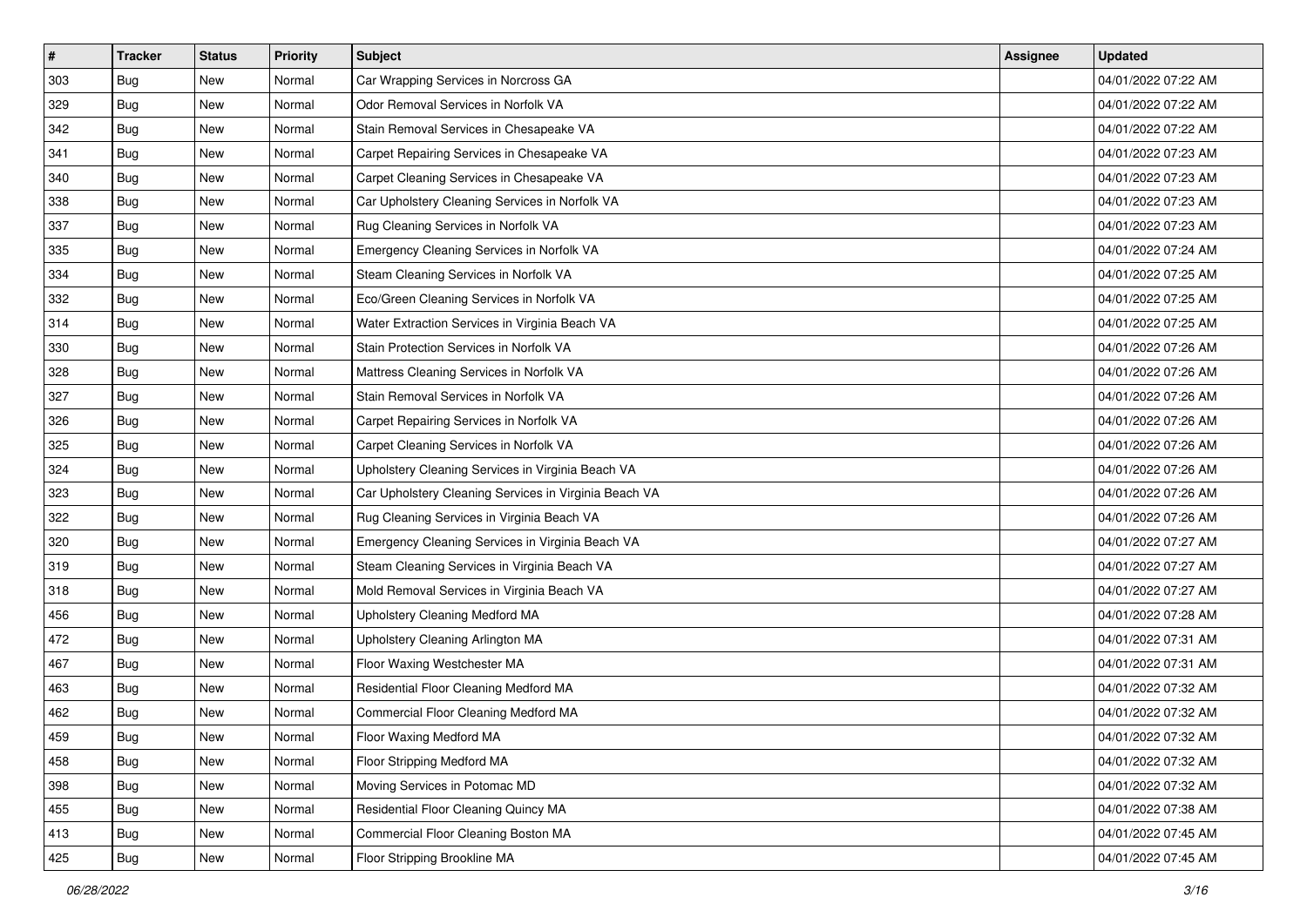| $\sharp$ | <b>Tracker</b> | <b>Status</b> | <b>Priority</b> | <b>Subject</b>                                 | <b>Assignee</b> | <b>Updated</b>      |
|----------|----------------|---------------|-----------------|------------------------------------------------|-----------------|---------------------|
| 424      | Bug            | New           | Normal          | Carpet Cleaning Brookline MA                   |                 | 04/01/2022 07:45 AM |
| 423      | <b>Bug</b>     | <b>New</b>    | Normal          | Upholstery Cleaning Brookline MA               |                 | 04/01/2022 07:46 AM |
| 422      | Bug            | New           | Normal          | Residential Floor Cleaning Somerville MA       |                 | 04/01/2022 07:46 AM |
| 421      | <b>Bug</b>     | <b>New</b>    | Normal          | Commercial Floor Cleaning Somerville MA        |                 | 04/01/2022 07:46 AM |
| 420      | Bug            | <b>New</b>    | Normal          | Germs Removal Somerville MA                    |                 | 04/01/2022 07:46 AM |
| 419      | <b>Bug</b>     | New           | Normal          | Floor Cleaning Somerville MA                   |                 | 04/01/2022 07:46 AM |
| 418      | Bug            | New           | Normal          | Floor Waxing Somerville MA                     |                 | 04/01/2022 07:46 AM |
| 417      | Bug            | New           | Normal          | Floor Stripping Somerville MA                  |                 | 04/01/2022 07:46 AM |
| 416      | <b>Bug</b>     | New           | Normal          | Carpet Cleaning Somerville MA                  |                 | 04/01/2022 07:46 AM |
| 427      | Bug            | <b>New</b>    | Normal          | Floor Cleaning Brookline MA                    |                 | 04/01/2022 07:46 AM |
| 414      | <b>Bug</b>     | New           | Normal          | Residential Floor Cleaning Boston MA           |                 | 04/01/2022 07:46 AM |
| 428      | Bug            | New           | Normal          | Germs Removal Brookline MA                     |                 | 04/01/2022 07:47 AM |
| 412      | <b>Bug</b>     | New           | Normal          | Germs Removal Boston MA                        |                 | 04/01/2022 07:47 AM |
| 411      | <b>Bug</b>     | New           | Normal          | Floor Cleaning Boston MA                       |                 | 04/01/2022 07:47 AM |
| 410      | Bug            | <b>New</b>    | Normal          | Floor Waxing Boston MA                         |                 | 04/01/2022 07:47 AM |
| 409      | Bug            | New           | Normal          | Floor Stripping Boston MA                      |                 | 04/01/2022 07:47 AM |
| 408      | <b>Bug</b>     | New           | Normal          | Carpet Cleaning Boston MA                      |                 | 04/01/2022 07:47 AM |
| 407      | Bug            | New           | Normal          | Upholstery Cleaning Boston MA                  |                 | 04/01/2022 07:47 AM |
| 406      | <b>Bug</b>     | New           | Normal          | Office Moving Services in Gaithersburg MD      |                 | 04/01/2022 07:47 AM |
| 405      | Bug            | New           | Normal          | Furniture Assembly Services in Gaithersburg MD |                 | 04/01/2022 07:47 AM |
| 404      | <b>Bug</b>     | New           | Normal          | Moving Services in Gaithersburg MD             |                 | 04/01/2022 07:47 AM |
| 403      | <b>Bug</b>     | <b>New</b>    | Normal          | Junk Removal Services in Potomac MD            |                 | 04/01/2022 07:47 AM |
| 402      | Bug            | <b>New</b>    | Normal          | Auto Transport Services in Potomac MD          |                 | 04/01/2022 07:47 AM |
| 401      | Bug            | New           | Normal          | Local Moving Services in Potomac MD            |                 | 04/01/2022 07:48 AM |
| 415      | Bug            | New           | Normal          | Upholstery Cleaning Somerville MA              |                 | 04/01/2022 07:48 AM |
| 453      | <b>Bug</b>     | New           | Normal          | Germs Removal Quincy MA                        |                 | 04/01/2022 07:48 AM |
| 452      | <b>Bug</b>     | New           | Normal          | Floor Cleaning Quincy MA                       |                 | 04/01/2022 07:48 AM |
| 451      | <b>Bug</b>     | New           | Normal          | Floor Waxing Quincy MA                         |                 | 04/01/2022 07:48 AM |
| 449      | Bug            | New           | Normal          | Carpet Cleaning Quincy MA                      |                 | 04/01/2022 07:48 AM |
| 448      | <b>Bug</b>     | New           | Normal          | Upholstery Cleaning Quincy MA                  |                 | 04/01/2022 07:48 AM |
| 447      | <b>Bug</b>     | New           | Normal          | Residential Floor Cleaning Watertown MA        |                 | 04/01/2022 07:49 AM |
| 446      | <b>Bug</b>     | New           | Normal          | Commercial Floor Cleaning Watertown MA         |                 | 04/01/2022 07:49 AM |
| 445      | Bug            | New           | Normal          | Germs Removal Watertown MA                     |                 | 04/01/2022 07:49 AM |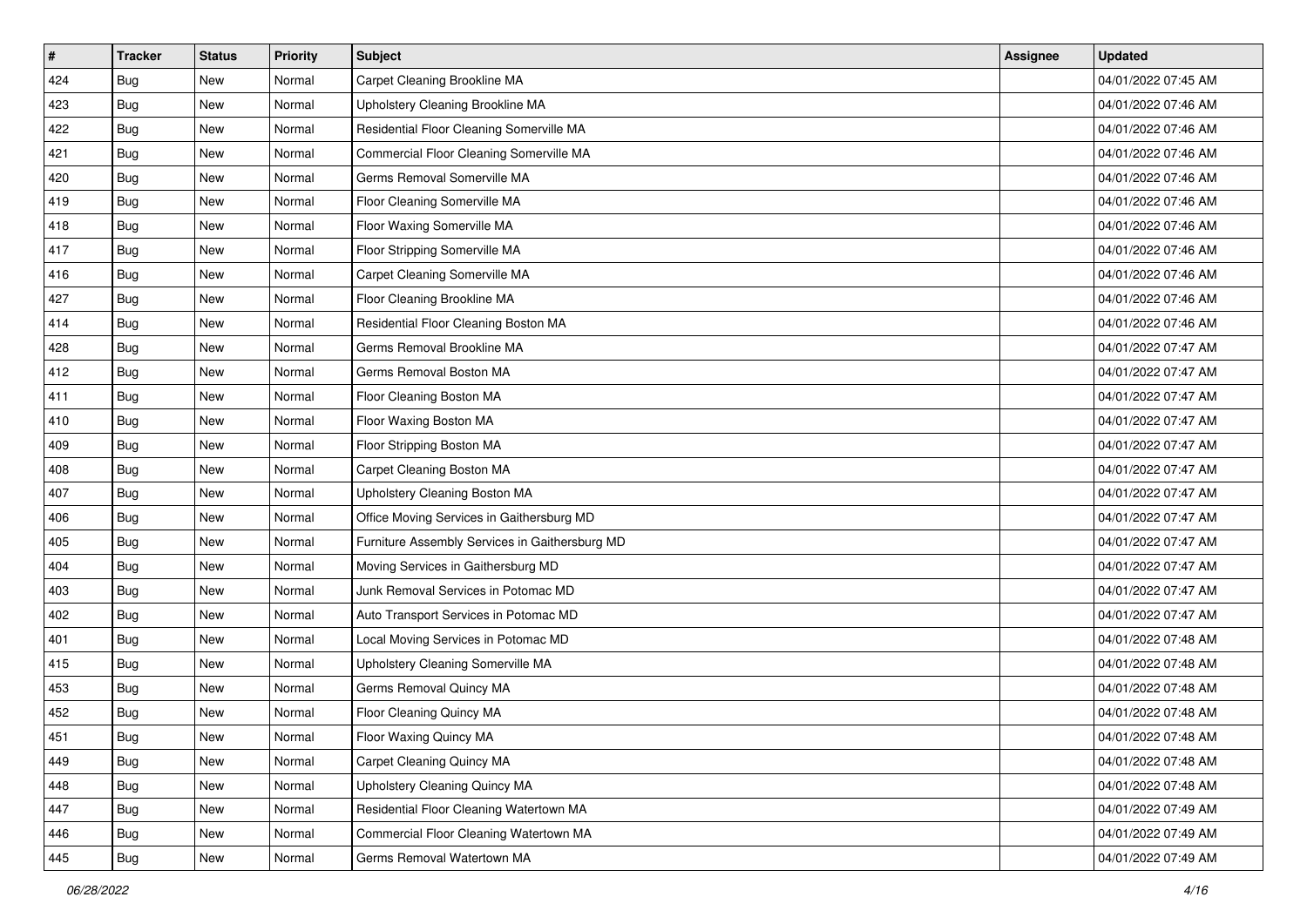| $\sharp$ | <b>Tracker</b> | <b>Status</b> | <b>Priority</b> | <b>Subject</b>                                                                               | Assignee | <b>Updated</b>      |
|----------|----------------|---------------|-----------------|----------------------------------------------------------------------------------------------|----------|---------------------|
| 444      | Bug            | New           | Normal          | Floor Cleaning Watertown MA                                                                  |          | 04/01/2022 07:49 AM |
| 426      | Bug            | <b>New</b>    | Normal          | Floor Waxing Brookline MA                                                                    |          | 04/01/2022 07:49 AM |
| 442      | Bug            | New           | Normal          | Floor Stripping Watertown MA                                                                 |          | 04/01/2022 07:49 AM |
| 286      | <b>Bug</b>     | <b>New</b>    | Normal          | All About Cash App Transfer Fail Problems                                                    |          | 04/01/2022 07:49 AM |
| 440      | Bug            | <b>New</b>    | Normal          | Upholstery Cleaning Watertown MA                                                             |          | 04/01/2022 07:49 AM |
| 439      | <b>Bug</b>     | New           | Normal          | Residential Floor Cleaning Newton MA                                                         |          | 04/01/2022 07:49 AM |
| 438      | Bug            | <b>New</b>    | Normal          | Commercial Floor Cleaning Newton MA                                                          |          | 04/01/2022 07:50 AM |
| 437      | Bug            | New           | Normal          | Germs Removal Newton MA                                                                      |          | 04/01/2022 07:50 AM |
| 436      | <b>Bug</b>     | <b>New</b>    | Normal          | Floor Cleaning Newton MA                                                                     |          | 04/01/2022 07:50 AM |
| 435      | Bug            | <b>New</b>    | Normal          | Floor Waxing Newton MA                                                                       |          | 04/01/2022 07:50 AM |
| 434      | Bug            | New           | Normal          | Floor Stripping Newton MA                                                                    |          | 04/01/2022 07:50 AM |
| 433      | Bug            | New           | Normal          | Carpet Cleaning Newton MA                                                                    |          | 04/01/2022 07:50 AM |
| 432      | Bug            | New           | Normal          | Upholstery Cleaning Newton MA                                                                |          | 04/01/2022 07:50 AM |
| 431      | Bug            | New           | Normal          | Residential Floor Cleaning Brookline MA                                                      |          | 04/01/2022 07:50 AM |
| 430      | Bug            | <b>New</b>    | Normal          | Commercial Floor Cleaning Brookline MA                                                       |          | 04/01/2022 07:50 AM |
| 429      | Bug            | New           | Normal          | Germs Removal Brookline MA                                                                   |          | 04/01/2022 07:51 AM |
| 443      | <b>Bug</b>     | <b>New</b>    | Normal          | Floor Waxing Watertown MA                                                                    |          | 04/01/2022 07:51 AM |
| 137      | Bug            | New           | Normal          | hcbets                                                                                       |          | 04/01/2022 07:52 AM |
| 135      | Bug            | New           | Normal          | factspress                                                                                   |          | 04/01/2022 07:52 AM |
| 147      | Bug            | <b>New</b>    | Normal          | xzxgfufi                                                                                     |          | 04/01/2022 07:54 AM |
| 131      | Bug            | New           | Normal          | triokids                                                                                     |          | 04/01/2022 07:54 AM |
| 125      | <b>Bug</b>     | <b>New</b>    | Normal          | vbvnm                                                                                        |          | 04/01/2022 07:55 AM |
| 124      | Bug            | <b>New</b>    | Normal          | https://www.bigmarker.com/ustvpass/LIVE-Atlanta-Falcons-vs-Carolina-Panthers-NFL-Week-8-Game |          | 04/01/2022 07:55 AM |
| 122      | Bug            | New           | Normal          | <b>AFL Live Stream</b>                                                                       |          | 04/01/2022 07:55 AM |
| 121      | <b>Bug</b>     | New           | Normal          | xgfhjmghtm                                                                                   |          | 04/01/2022 07:56 AM |
| 288      | <b>Bug</b>     | New           | Normal          | Make shopping easier                                                                         |          | 04/01/2022 07:56 AM |
| 160      | Bug            | New           | Normal          | rtyuiv wbhyu                                                                                 |          | 04/01/2022 07:56 AM |
| 166      | <b>Bug</b>     | New           | Normal          | dfgbd                                                                                        |          | 04/01/2022 07:57 AM |
| 165      | Bug            | New           | Normal          | dfgbd                                                                                        |          | 04/01/2022 07:57 AM |
| 163      | <b>Bug</b>     | New           | Normal          | jknjopl[                                                                                     |          | 04/01/2022 07:58 AM |
| 156      | Bug            | New           | Normal          | Access old cash app account                                                                  |          | 04/01/2022 08:00 AM |
| 148      | <b>Bug</b>     | New           | Normal          | zxZdfg                                                                                       |          | 04/01/2022 08:01 AM |
| 117      | <b>Bug</b>     | New           | Normal          | How to Watch Cowboys vs Cardinals Game Live Stream FREE TV                                   |          | 04/01/2022 08:08 AM |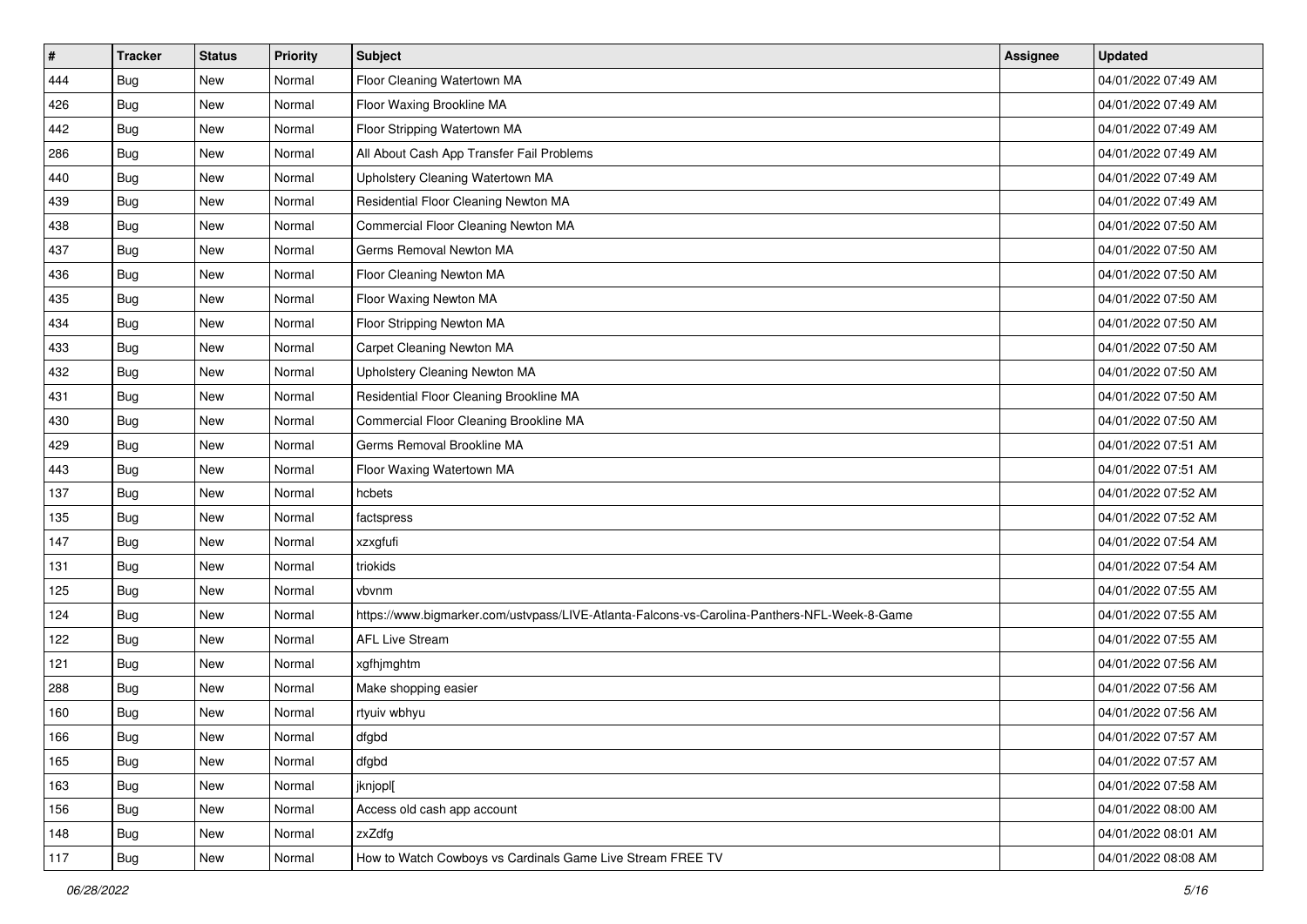| #   | <b>Tracker</b> | <b>Status</b> | <b>Priority</b> | Subject                                                                          | <b>Assignee</b> | <b>Updated</b>      |
|-----|----------------|---------------|-----------------|----------------------------------------------------------------------------------|-----------------|---------------------|
| 256 | <b>Bug</b>     | New           | Normal          | <b>Fake Travis Scott Shoes</b>                                                   |                 | 04/01/2022 08:12 AM |
| 238 | Bug            | New           | Low             | HP Printer Assistant Software   Download & Install HP Assistant                  |                 | 04/01/2022 08:16 AM |
| 236 | Bug            | New           | Normal          | HP Printer Assistant Software   Download & Install HP Assistant                  |                 | 04/01/2022 08:16 AM |
| 273 | <b>Bug</b>     | New           | High            | assignment help online                                                           |                 | 04/01/2022 08:17 AM |
| 283 | Bug            | New           | Normal          | Cash App To PayPal Transfer Money - Check Out The Steps Here                     |                 | 04/01/2022 08:17 AM |
| 268 | <b>Bug</b>     | New           | Normal          | Fashioni                                                                         |                 | 04/01/2022 08:20 AM |
| 199 | <b>Bug</b>     | New           | Normal          | SBL CLEARSTONE DROPS (30ML)                                                      |                 | 04/01/2022 08:23 AM |
| 195 | <b>Bug</b>     | New           | Normal          | homoeobazaar                                                                     |                 | 04/01/2022 08:23 AM |
| 187 | Bug            | New           | Normal          | High Quality Replic 350 V2 Carbon                                                |                 | 04/01/2022 08:40 AM |
| 179 | Bug            | New           | Normal          | body wave                                                                        |                 | 04/01/2022 08:41 AM |
| 287 | Bug            | New           | Normal          | Make shopping easier                                                             |                 | 04/01/2022 08:41 AM |
| 221 | <b>Bug</b>     | New           | Normal          | The Best APk                                                                     |                 | 04/01/2022 08:49 AM |
| 213 | Bug            | New           | Normal          | fix HP Notebook Missing Operating System Error Message                           |                 | 04/01/2022 08:53 AM |
| 208 | <b>Bug</b>     | New           | Normal          | Why Cash app won't let me send money if scammed?                                 |                 | 04/01/2022 08:54 AM |
| 834 | <b>Bug</b>     | New           | Normal          | Grasp the secret to relieve stress and fatigue                                   |                 | 04/01/2022 08:57 AM |
| 844 | <b>Bug</b>     | New           | Normal          | To know Chime Routing Number call on the helpline number                         |                 | 04/01/2022 08:58 AM |
| 843 | <b>Bug</b>     | New           | Normal          | Canon IJ Network Tool                                                            |                 | 04/01/2022 08:58 AM |
| 842 | Bug            | New           | Normal          | Join the fun game                                                                |                 | 04/01/2022 08:58 AM |
| 841 | <b>Bug</b>     | New           | Normal          | How do I activate FOX NOW?                                                       |                 | 04/01/2022 08:58 AM |
| 840 | Bug            | New           | Normal          | Is Tubi really free and legal?                                                   |                 | 04/01/2022 08:58 AM |
| 839 | <b>Bug</b>     | New           | Normal          | How do I activate FOX NOW?                                                       |                 | 04/01/2022 08:58 AM |
| 838 | Bug            | New           | Normal          | Celebrity Hunter Mod apk - Como instalá-lo                                       |                 | 04/01/2022 08:58 AM |
| 835 | Bug            | New           | Normal          | Build your strong army with Taming io                                            |                 | 04/01/2022 08:59 AM |
| 833 | <b>Bug</b>     | New           | Normal          | Does Direct Deposit Hit Chime- seek Chime Customer Service                       |                 | 04/01/2022 08:59 AM |
| 832 | <b>Bug</b>     | New           | Normal          | Choque Royale Mod Apk                                                            |                 | 04/01/2022 08:59 AM |
| 827 | Bug            | New           | Normal          | Come To Know The Required Steps To Unlock Cash App Account                       |                 | 04/01/2022 08:59 AM |
| 836 | <b>Bug</b>     | New           | Normal          | What Is The Required Amount To Pay As Cash App Clearance Fee?                    |                 | 04/01/2022 09:00 AM |
| 757 | Bug            | New           | Normal          | Why Is Issue of Car Maintenance so Famous for the Consumers?                     |                 | 04/01/2022 09:01 AM |
| 791 | Bug            | New           | Normal          | Samsnung TV Plus is not working                                                  |                 | 04/01/2022 09:03 AM |
| 790 | <b>Bug</b>     | New           | Normal          | My app                                                                           |                 | 04/01/2022 09:03 AM |
| 849 | Bug            | New           | Normal          | FutEmax App Apk - Watch Soccer, Fantasy Football, And More On Your Mobile Device |                 | 04/01/2022 09:04 AM |
| 862 | <b>Bug</b>     | New           | Normal          | none                                                                             |                 | 04/01/2022 09:11 AM |
| 872 | <b>Bug</b>     | New           | Normal          | Poppy Playtime Horror Game Free                                                  |                 | 04/01/2022 09:11 AM |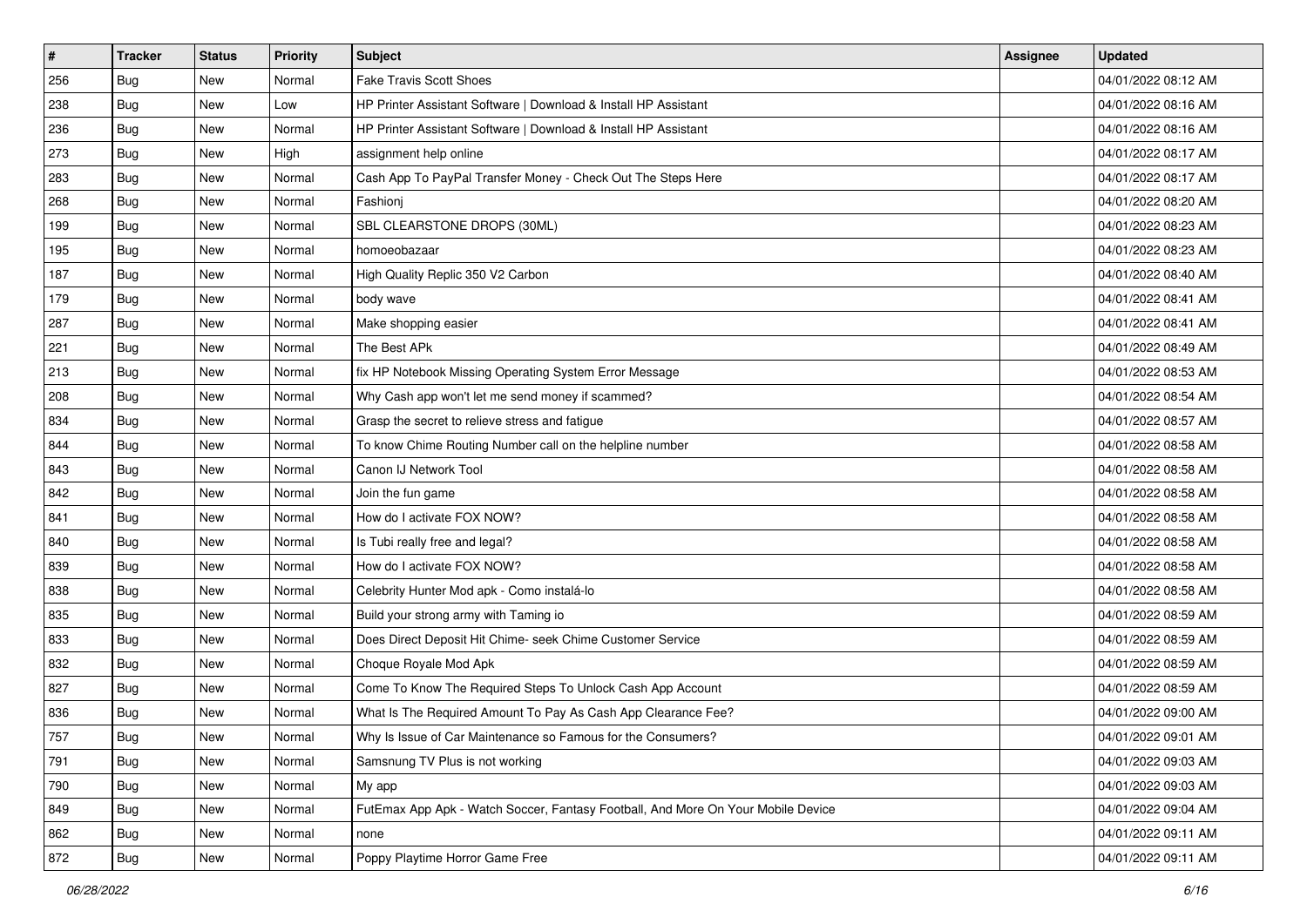| $\sharp$ | <b>Tracker</b> | <b>Status</b> | <b>Priority</b> | <b>Subject</b>                                                              | Assignee | <b>Updated</b>      |
|----------|----------------|---------------|-----------------|-----------------------------------------------------------------------------|----------|---------------------|
| 870      | <b>Bug</b>     | New           | Normal          | Mahjong Solitaire                                                           |          | 04/01/2022 09:12 AM |
| 876      | Bug            | New           | Normal          | Download Full-Size Profile Pictures of Your Favorite Users With InstaDP     |          | 04/01/2022 09:12 AM |
| 863      | Bug            | New           | Normal          | Canon IJ Network Tool                                                       |          | 04/01/2022 09:12 AM |
| 859      | <b>Bug</b>     | <b>New</b>    | Normal          | Canon IJ Network Tool                                                       |          | 04/01/2022 09:13 AM |
| 857      | <b>Bug</b>     | <b>New</b>    | Normal          | Welcome to the world of classic retro games                                 |          | 04/01/2022 09:13 AM |
| 856      | <b>Bug</b>     | New           | Normal          | Online Classes Assistance Help For Student                                  |          | 04/01/2022 09:13 AM |
| 855      | <b>Bug</b>     | New           | Normal          | Online Classes Assistance Help For Student                                  |          | 04/01/2022 09:13 AM |
| 853      | Bug            | New           | Normal          | what is dr laser                                                            |          | 04/01/2022 09:13 AM |
| 852      | <b>Bug</b>     | New           | Normal          | How to cancel your French Bee flight within 24 hours?                       |          | 04/01/2022 09:13 AM |
| 851      | <b>Bug</b>     | New           | Normal          | Laden Sie den kostenlosen MP3-Klingelton für Ihr Mobiltelefon herunter      |          | 04/01/2022 09:14 AM |
| 850      | <b>Bug</b>     | New           | Normal          | Puppy Playtime APK Android                                                  |          | 04/01/2022 09:14 AM |
| 864      | Bug            | New           | Normal          | Canon IJ Network Tool                                                       |          | 04/01/2022 09:14 AM |
| 889      | Bug            | <b>New</b>    | Normal          | What is Plex and how it's work?                                             |          | 04/01/2022 09:14 AM |
| 892      | <b>Bug</b>     | New           | Normal          | Good game                                                                   |          | 04/01/2022 09:15 AM |
| 875      | <b>Bug</b>     | New           | Normal          | Red ball game                                                               |          | 04/01/2022 09:15 AM |
| 887      | Bug            | New           | Normal          | What is Plex and how it's work?                                             |          | 04/01/2022 09:16 AM |
| 884      | <b>Bug</b>     | <b>New</b>    | Normal          | Why do Subway Surfers popular                                               |          | 04/01/2022 09:16 AM |
| 883      | Bug            | <b>New</b>    | Normal          | Langweilen Sie sich jemals bei der gleichen alten Schriftart auf Instagram? |          | 04/01/2022 09:16 AM |
| 882      | <b>Bug</b>     | New           | Normal          | How to change bank account on cash app?                                     |          | 04/01/2022 09:16 AM |
| 880      | Bug            | New           | Normal          | Why do Subway Surfers popular                                               |          | 04/01/2022 09:16 AM |
| 891      | <b>Bug</b>     | <b>New</b>    | Normal          | The most interesting game today, have you tried it?                         |          | 04/01/2022 09:17 AM |
| 539      | <b>Bug</b>     | New           | Normal          | Do you want to know how to activate cash card through phone number?         |          | 04/01/2022 09:25 AM |
| 566      | Bug            | <b>New</b>    | Normal          | Kinemaster Pro Download - los App Review                                    |          | 04/01/2022 09:27 AM |
| 560      | <b>Bug</b>     | New           | Normal          | Whatsapp Aero - Make Your Phone Auto Connect                                |          | 04/01/2022 09:28 AM |
| 625      | <b>Bug</b>     | New           | Normal          | The best free online driving directions tool                                |          | 04/01/2022 09:28 AM |
| 700      | <b>Bug</b>     | <b>New</b>    | Normal          | Cómo descargar Poppy Playtime                                               |          | 04/01/2022 09:30 AM |
| 691      | <b>Bug</b>     | New           | Normal          | tea garden dublin                                                           |          | 04/01/2022 09:31 AM |
| 733      | <b>Bug</b>     | New           | Normal          | How does one go about getting a book deal?                                  |          | 04/01/2022 09:33 AM |
| 679      | Bug            | New           | Normal          | Word Finder helps you to play word games better                             |          | 04/01/2022 09:34 AM |
| 633      | <b>Bug</b>     | New           | Normal          | How i can i solve my issue                                                  |          | 04/01/2022 09:38 AM |
| 676      | Bug            | New           | Normal          | Does Facebook customer service live chat allow to speak with someone?       |          | 04/01/2022 09:39 AM |
| 660      | <b>Bug</b>     | New           | Normal          | Anchovies Nutrition Facts And Health Benefits                               |          | 04/01/2022 09:40 AM |
| 898      | <b>Bug</b>     | New           | Normal          | Shadow Fight 2 Mod APK                                                      |          | 04/02/2022 09:17 AM |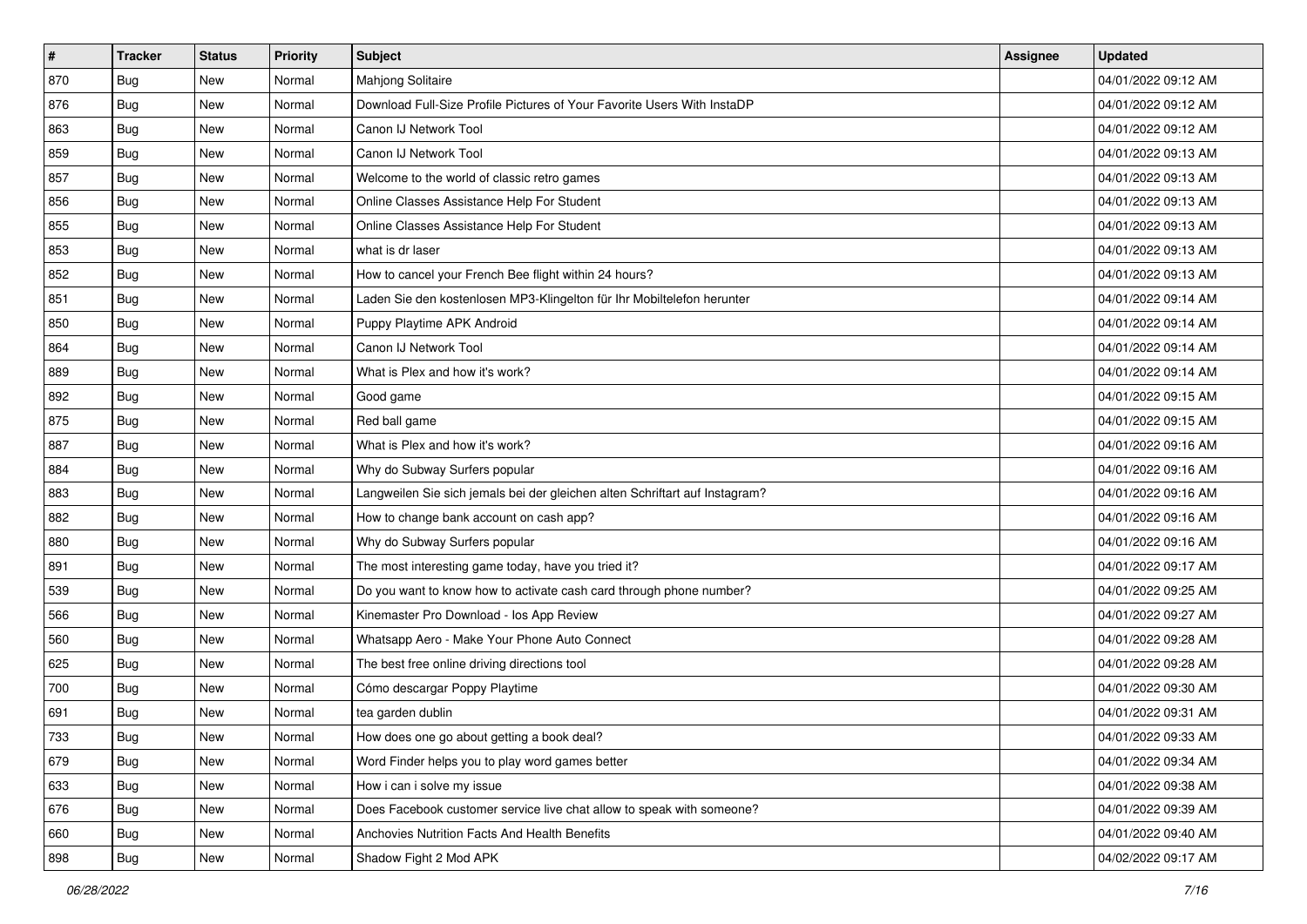| $\vert$ #     | <b>Tracker</b> | <b>Status</b> | <b>Priority</b> | Subject                                                                          | <b>Assignee</b> | <b>Updated</b>      |
|---------------|----------------|---------------|-----------------|----------------------------------------------------------------------------------|-----------------|---------------------|
| 252           | Bug            | New           | Normal          | Samsung U600 - Is Essential Business And Personal Phone                          |                 | 04/04/2022 04:45 AM |
| 906           | Bug            | New           | Normal          | How To Change Cash App From Business To Personal Account For Any Reasons?        |                 | 04/04/2022 09:57 AM |
| 907           | Bug            | New           | Normal          | Canon IJ Network Tool                                                            |                 | 04/04/2022 10:43 AM |
| 908           | Bug            | New           | Normal          | Toca Life World APK                                                              |                 | 04/06/2022 03:18 AM |
| 909           | Bug            | New           | Normal          | Toca Life World APK                                                              |                 | 04/06/2022 04:52 AM |
| $ 910\rangle$ | Bug            | New           | Normal          | Each content looks unisize or not formated                                       |                 | 04/06/2022 11:21 AM |
| 911           | <b>Bug</b>     | New           | Normal          | Aluminum Windows & Doors                                                         |                 | 04/06/2022 08:10 PM |
| 913           | Bug            | <b>New</b>    | Normal          | Canon IJ Network Tool                                                            |                 | 04/07/2022 06:21 AM |
| 914           | <b>Bug</b>     | New           | Normal          | Wordle: how to play fashion games for free?                                      |                 | 04/07/2022 08:30 AM |
| 915           | Bug            | New           | Normal          | Finance dissertation writing                                                     |                 | 04/07/2022 09:22 AM |
| 916           | <b>Bug</b>     | New           | Normal          | How long does it take to write a book?                                           |                 | 04/07/2022 12:15 PM |
| 878           | <b>Bug</b>     | New           | Normal          | Wie ist instazoom hilfreich beim Herunterladen von Instagram-Profilbildern       |                 | 04/08/2022 09:28 PM |
| 917           | Bug            | <b>New</b>    | Normal          | Random Person Sent Me Money on Cash App-find solution?                           |                 | 04/09/2022 12:32 PM |
| 854           | Bug            | New           | Normal          | How To Resolve Password Problems Through Facebook Customer Service?              |                 | 04/09/2022 06:11 PM |
| 920           | <b>Bug</b>     | New           | Normal          | Where I Can Get Essay Writing Services?                                          |                 | 04/11/2022 08:35 AM |
| 921           | <b>Bug</b>     | New           | Normal          | Canon IJ Network Tool                                                            |                 | 04/11/2022 09:00 AM |
| 923           | Bug            | <b>New</b>    | Normal          | frenchies for sale                                                               |                 | 04/11/2022 02:35 PM |
| 924           | Bug            | <b>New</b>    | Normal          | buy tec 9                                                                        |                 | 04/11/2022 02:54 PM |
| 929           | Bug            | New           | Normal          | Canon IJ Network Tool                                                            |                 | 04/12/2022 08:32 AM |
| 930           | <b>Bug</b>     | New           | Normal          | The best free games online                                                       |                 | 04/12/2022 09:05 AM |
| 928           | Bug            | <b>New</b>    | Normal          | How Does Sutton Bank Cash App Customer Service Help In Answering Your Questions? |                 | 04/12/2022 11:36 AM |
| 942           | <b>Bug</b>     | New           | Normal          | Canon IJ Network Tool                                                            |                 | 04/13/2022 08:45 AM |
| 943           | Bug            | New           | Normal          | ij.start canon                                                                   |                 | 04/13/2022 08:52 AM |
| 945           | Bug            | New           | Normal          | TikTok 18 Mod Apk For Your Android                                               |                 | 04/13/2022 09:32 AM |
| 873           | <b>Bug</b>     | New           | Normal          | Klingeltöne mp3                                                                  |                 | 04/13/2022 11:03 AM |
| 869           | Bug            | <b>New</b>    | Normal          | Sonnerie Post Malone 2022                                                        |                 | 04/13/2022 11:05 AM |
| 893           | Bug            | New           | Normal          | klingeltone                                                                      |                 | 04/13/2022 11:06 AM |
| 947           | Bug            | New           | Normal          | is Disney Now and Disney Plus different?                                         |                 | 04/14/2022 09:53 AM |
| 300           | Bug            | New           | Normal          | Wheels Powder Coating Services in Norcross GA                                    |                 | 04/15/2022 01:45 PM |
| 957           | Bug            | New           | Normal          | From Where I Can Get Cheap Writing Services?                                     |                 | 04/20/2022 05:06 AM |
| 972           | <b>Bug</b>     | New           | Normal          | How To Borrow Money From The Cash App? Get To Know About The Same                |                 | 04/25/2022 07:30 AM |
| 888           | Bug            | New           | Normal          | Is the Fox News Channel on Roku free?                                            |                 | 04/25/2022 08:04 AM |
| 991           | <b>Bug</b>     | New           | Normal          | <b>MDMA MOLLY</b>                                                                |                 | 05/03/2022 12:03 AM |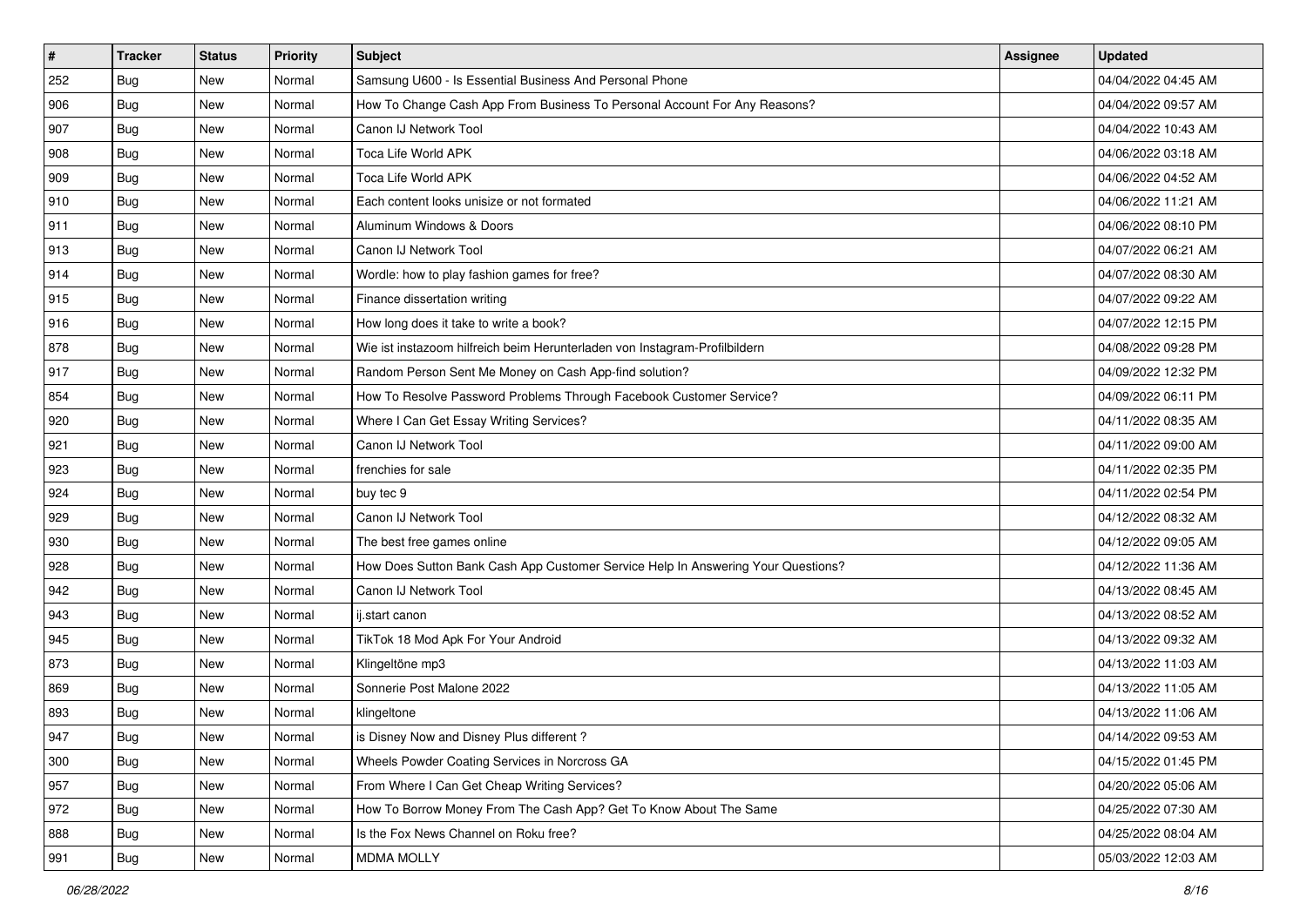| $\vert$ # | <b>Tracker</b> | <b>Status</b> | <b>Priority</b> | <b>Subject</b>                                                             | <b>Assignee</b> | <b>Updated</b>      |
|-----------|----------------|---------------|-----------------|----------------------------------------------------------------------------|-----------------|---------------------|
| 975       | <b>Bug</b>     | New           | Normal          | Payback 2 Mod APK                                                          |                 | 05/05/2022 10:56 AM |
| 982       | Bug            | New           | Normal          | Five sites that let you download free scenarios for your iPhone            |                 | 05/07/2022 09:34 PM |
| 192       | Bug            | New           | Normal          | The code Caffe                                                             |                 | 05/09/2022 10:16 AM |
| 1004      | <b>Bug</b>     | New           | Normal          | you get to pinch and drag a man with a very flexible face                  |                 | 05/10/2022 10:59 AM |
| 934       | Bug            | <b>New</b>    | Normal          | MovieBox Pro Apk - Watch Movies and TV Shows on Your Android Phone         |                 | 05/10/2022 11:01 AM |
| 1006      | <b>Bug</b>     | New           | Normal          | Cricut.com/setup                                                           |                 | 05/10/2022 01:22 PM |
| 1008      | Bug            | New           | Normal          | Who was the first black woman to anchor a newscast?                        |                 | 05/10/2022 03:13 PM |
| 1009      | Bug            | New           | Normal          | How to change routing number on Cash App?                                  |                 | 05/11/2022 07:13 AM |
| 1011      | <b>Bug</b>     | New           | Normal          | Summary of 10 best coloring apps on phones                                 |                 | 05/11/2022 10:58 AM |
| 1012      | Bug            | New           | Normal          | Cricut.com/setup                                                           |                 | 05/11/2022 11:30 AM |
| 1013      | Bug            | New           | Normal          | ij.start canon                                                             |                 | 05/11/2022 11:31 AM |
| 1014      | Bug            | New           | Normal          | how to get chime routing and account number ? chime routing number florida |                 | 05/11/2022 12:42 PM |
| 1015      | Bug            | <b>New</b>    | Normal          | Is it possible to send books for free?                                     |                 | 05/11/2022 04:05 PM |
| 1016      | <b>Bug</b>     | New           | Normal          | Klondike Solitaire                                                         |                 | 05/12/2022 09:03 AM |
| 1019      | Bug            | New           | Normal          | Cricut.com/setup                                                           |                 | 05/13/2022 11:13 AM |
| 1020      | Bug            | New           | Normal          | Cricut.com/setup                                                           |                 | 05/13/2022 11:14 AM |
| 1022      | Bug            | New           | Normal          | 123.hp.com/laserjet                                                        |                 | 05/13/2022 01:25 PM |
| 1005      | Bug            | New           | High            | Nursing Assignment Help in UK                                              |                 | 05/13/2022 05:33 PM |
| 1023      | <b>Bug</b>     | New           | Normal          | Questions That Are Typically Asked About Trap The Cat                      |                 | 05/14/2022 03:51 AM |
| 932       | Bug            | New           | Normal          | The best epic, long-playing PC games will consume days of your life.       |                 | 05/15/2022 07:44 PM |
| 1028      | Bug            | New           | Normal          | The Best Free Online Game to Play with Friends                             |                 | 05/16/2022 05:00 AM |
| 1029      | <b>Bug</b>     | New           | Normal          | 5 Reasons Why People Love Coloring Pages?                                  |                 | 05/16/2022 11:53 AM |
| 1030      | Bug            | <b>New</b>    | Normal          | <b>IAFT Traders Union</b>                                                  |                 | 05/16/2022 03:13 PM |
| 1031      | Bug            | New           | Normal          | <b>IAFT Traders Union</b>                                                  |                 | 05/16/2022 03:14 PM |
| 1032      | <b>Bug</b>     | New           | Normal          | How To Play The Wordle Game                                                |                 | 05/17/2022 10:37 AM |
| 1033      | Bug            | New           | Normal          | The best slope 2 online games to play right now                            |                 | 05/17/2022 10:55 AM |
| 1007      | <b>Bug</b>     | New           | Normal          | "ij.start canon                                                            |                 | 05/18/2022 10:40 AM |
| 865       | <b>Bug</b>     | New           | Normal          | Canon IJ Printer Utility                                                   |                 | 05/18/2022 07:24 PM |
| 1036      | <b>Bug</b>     | New           | Normal          | <b>VPS Material</b>                                                        |                 | 05/18/2022 09:34 PM |
| 905       | Bug            | New           | Normal          | MINI MILITIA MOD APK                                                       |                 | 05/19/2022 01:54 PM |
| 1040      | Bug            | New           | Normal          | thabet                                                                     |                 | 05/19/2022 08:05 PM |
| 1034      | Bug            | New           | Normal          | Download Teaching Feeling For Android                                      |                 | 05/20/2022 09:25 AM |
| 1045      | <b>Bug</b>     | New           | Normal          | Cricut.com/setup                                                           |                 | 05/24/2022 10:45 AM |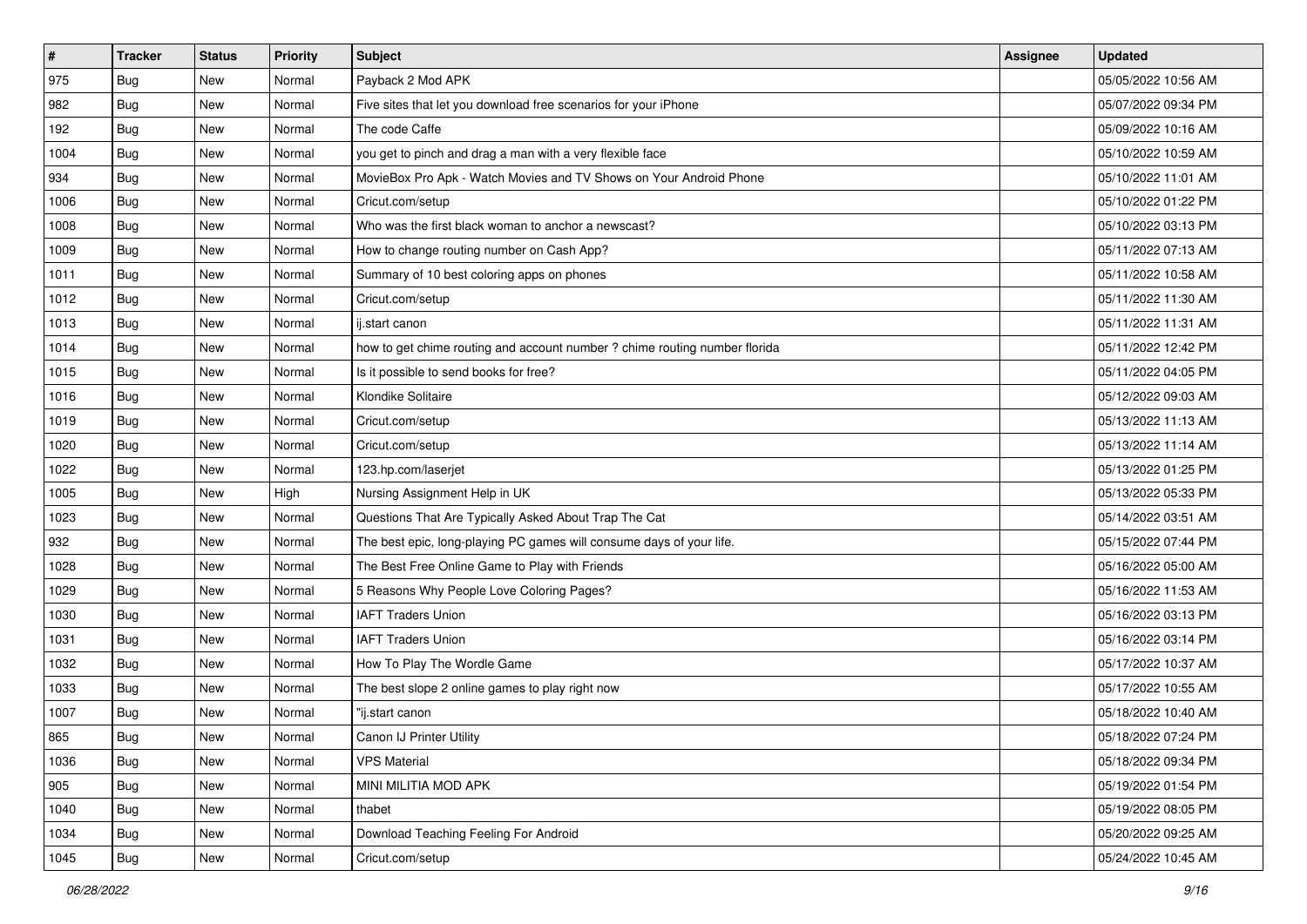| #    | <b>Tracker</b> | <b>Status</b> | <b>Priority</b> | <b>Subject</b>                                                           | <b>Assignee</b> | <b>Updated</b>      |
|------|----------------|---------------|-----------------|--------------------------------------------------------------------------|-----------------|---------------------|
| 1046 | <b>Bug</b>     | New           | Normal          | 123.hp.com/laserjet                                                      |                 | 05/24/2022 10:46 AM |
| 1048 | Bug            | New           | Normal          | So zeigen Sie ein Instagram-Profilbild an und vergrößern es              |                 | 05/25/2022 06:56 AM |
| 1043 | Bug            | New           | Normal          | What Is The Right Way To Troubleshoot Cash App Transfer Failed Problems? |                 | 05/25/2022 01:16 PM |
| 1042 | <b>Bug</b>     | New           | Normal          | How to set up direct deposit on cash app?                                |                 | 05/25/2022 01:17 PM |
| 1021 | Bug            | New           | Normal          | Cricut.com/setup                                                         |                 | 05/26/2022 12:21 AM |
| 1052 | Bug            | New           | Normal          | Build Now GG is a new battle royale game.                                |                 | 05/26/2022 04:24 AM |
| 1053 | Bug            | New           | Normal          | Game Geometry Dash                                                       |                 | 05/26/2022 11:30 AM |
| 826  | Bug            | New           | Normal          | How to Dowload MXL TV Premium                                            |                 | 05/26/2022 03:34 PM |
| 1044 | Bug            | New           | Normal          | Can I Disapprove If Random Person Sent Me Money On Cash App?             |                 | 05/26/2022 03:51 PM |
| 1039 | Bug            | New           | Normal          | How to Get Tickmill Bonuses for Free                                     |                 | 05/26/2022 05:43 PM |
| 1041 | Bug            | New           | Normal          | Count words in Word on the computer                                      |                 | 05/27/2022 02:16 PM |
| 1058 | <b>Bug</b>     | New           | Normal          | Cricut.com/setup                                                         |                 | 05/28/2022 08:28 AM |
| 1059 | Bug            | <b>New</b>    | Normal          | 123.hp.com/laserjet                                                      |                 | 05/28/2022 08:29 AM |
| 1060 | Bug            | New           | Normal          | How to Use Panda Helper to Speed Up Your iOS                             |                 | 05/28/2022 09:12 AM |
| 1061 | Bug            | New           | Normal          | Cricut.com/setup                                                         |                 | 05/28/2022 12:24 PM |
| 1062 | Bug            | New           | Normal          | Cricut.com/setup                                                         |                 | 05/28/2022 12:26 PM |
| 1063 | Bug            | New           | Normal          | 123.hp.com/laserjet                                                      |                 | 05/28/2022 12:27 PM |
| 831  | Bug            | New           | Normal          | Build and shoot                                                          |                 | 05/29/2022 04:47 PM |
| 1067 | <b>Bug</b>     | New           | Normal          | Cricut.com/setup                                                         |                 | 05/31/2022 12:19 PM |
| 1068 | <b>Bug</b>     | New           | Normal          | 123.hp.com/laserjet                                                      |                 | 05/31/2022 12:22 PM |
| 454  | Bug            | <b>New</b>    | Normal          | Commercial Floor Cleaning Quincy MA                                      |                 | 06/02/2022 05:59 PM |
| 441  | Bug            | New           | Normal          | Carpet Cleaning Watertown MA                                             |                 | 06/02/2022 06:00 PM |
| 223  | Bug            | New           | Normal          | WhatsApp Plus: Download, Update and Themes                               |                 | 06/03/2022 08:07 PM |
| 1002 | Bug            | New           | Normal          | Chemistry Assignment Help                                                |                 | 06/04/2022 09:58 AM |
| 1065 | <b>Bug</b>     | New           | Normal          | The top foreign language training game in 2022                           |                 | 06/07/2022 04:05 AM |
| 1057 | Bug            | New           | Normal          | <b>CCPlay Education Edition APK</b>                                      |                 | 06/07/2022 04:07 AM |
| 1073 | Bug            | New           | Normal          | Cricut Design Space                                                      |                 | 06/07/2022 09:34 PM |
| 912  | Bug            | New           | Normal          | Cuphead Mobile Game Review                                               |                 | 06/09/2022 10:14 AM |
| 1087 | Bug            | New           | Normal          | How do new writers start out?                                            |                 | 06/10/2022 03:25 PM |
| 1084 | Bug            | New           | Normal          | <b>Trippie Redd</b>                                                      |                 | 06/11/2022 09:05 AM |
| 1083 | Bug            | New           | Normal          | coin base review                                                         |                 | 06/11/2022 09:13 AM |
| 1076 | <b>Bug</b>     | New           | Normal          | DedicatedHosting4u                                                       |                 | 06/11/2022 09:15 AM |
| 1090 | <b>Bug</b>     | New           | Normal          | Pay Someone To Do My Assignment                                          |                 | 06/11/2022 03:15 PM |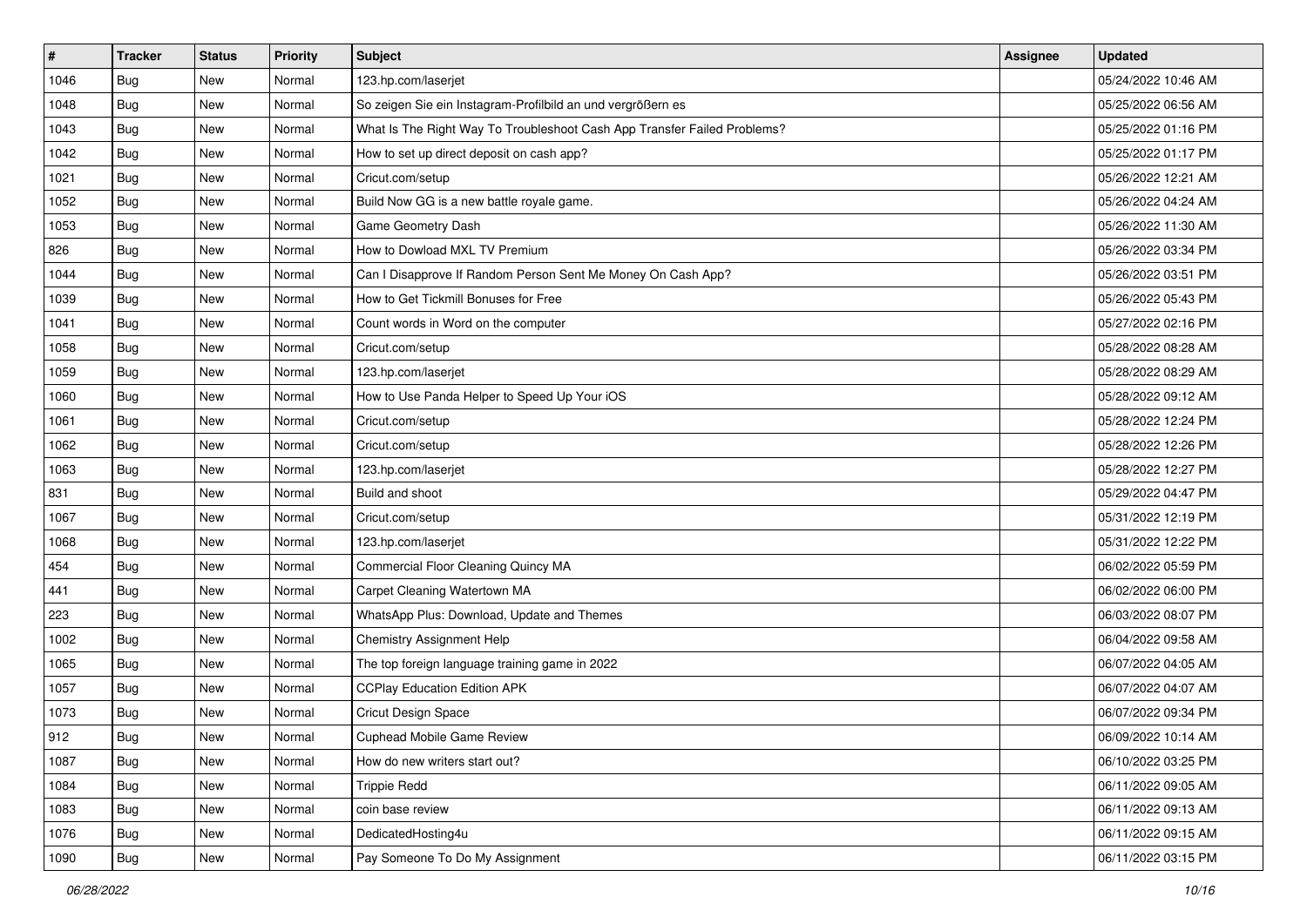| $\vert$ # | <b>Tracker</b> | <b>Status</b> | <b>Priority</b> | Subject                                                                  | Assignee | <b>Updated</b>      |
|-----------|----------------|---------------|-----------------|--------------------------------------------------------------------------|----------|---------------------|
| 1051      | <b>Bug</b>     | New           | Normal          | Dental Supplies USA                                                      |          | 06/11/2022 09:20 PM |
| 692       | Bug            | New           | Normal          | Esports 888b                                                             |          | 06/12/2022 10:04 AM |
| 191       | Bug            | New           | Normal          | <b>B2B Branding</b>                                                      |          | 06/13/2022 12:50 AM |
| 1091      | <b>Bug</b>     | New           | Normal          | Find family fun indoors and outdoors in the Jungfrau Region              |          | 06/14/2022 09:33 AM |
| 1094      | Bug            | <b>New</b>    | Normal          | What time does direct deposit hit Cash App?                              |          | 06/14/2022 03:27 PM |
| 925       | <b>Bug</b>     | New           | Normal          | tavor 7                                                                  |          | 06/15/2022 03:45 AM |
| 1089      | Bug            | New           | Normal          | Pay Someone To Do My Assignment                                          |          | 06/15/2022 04:44 AM |
| 1079      | Bug            | New           | Normal          | How to get cheap psychology assignment?                                  |          | 06/15/2022 06:00 AM |
| 1082      | <b>Bug</b>     | New           | Normal          | Reset chime bank password without phone number                           |          | 06/15/2022 11:56 AM |
| 1080      | Bug            | New           | Normal          | How to use Math Wallet   Nexo wallet   CoinTiger Exchange                |          | 06/15/2022 11:56 AM |
| 1078      | Bug            | New           | Normal          | What Bank Is Cash App On Plaid? Find Clarity And Assistance              |          | 06/15/2022 11:56 AM |
| 949       | <b>Bug</b>     | New           | Normal          | <b>Educational Games</b>                                                 |          | 06/15/2022 09:11 PM |
| 918       | Bug            | New           | Normal          | Antivirus for IOS                                                        |          | 06/16/2022 10:36 PM |
| 339       | Bug            | New           | Normal          | Upholstery Cleaning Services in Norfolk VA                               |          | 06/17/2022 04:36 AM |
| 176       | <b>Bug</b>     | New           | Normal          | instant loan without documents                                           |          | 06/18/2022 01:43 PM |
| 895       | Bug            | New           | Normal          | Cash App Scams                                                           |          | 06/18/2022 02:36 PM |
| 1092      | Bug            | New           | Normal          | Ellison Estate Vineyard                                                  |          | 06/20/2022 12:03 PM |
| 1113      | Bug            | <b>New</b>    | Normal          | Press the button to control your car                                     |          | 06/20/2022 12:09 PM |
| 624       | <b>Bug</b>     | New           | Normal          | Use go with the Driving Directions for your go                           |          | 06/21/2022 04:54 AM |
| 1071      | <b>Bug</b>     | New           | Normal          | Cinema HD Review - Cinemahdv2.net                                        |          | 06/21/2022 06:54 PM |
| 1072      | Bug            | New           | Normal          | ij.start canon                                                           |          | 06/21/2022 06:56 PM |
| 1069      | <b>Bug</b>     | New           | Normal          | how to get cash app support phone number 24*7 available                  |          | 06/21/2022 08:36 PM |
| 786       | Bug            | New           | Normal          | Best Assignment Help in Australia & UK                                   |          | 06/21/2022 09:28 PM |
| 796       | <b>Bug</b>     | New           | Normal          | How Does Cash App ++ actually work and What is the process of it         |          | 06/22/2022 07:03 AM |
| 1121      | <b>Bug</b>     | New           | Normal          | LustreC do not run                                                       |          | 06/22/2022 08:43 AM |
| 926       | Bug            | New           | Normal          | tavor 7                                                                  |          | 06/22/2022 05:08 PM |
| 562       | <b>Bug</b>     | New           | Normal          | Learn Basic Mahjong Rules                                                |          | 06/23/2022 12:48 AM |
| 313       | Bug            | New           | Normal          | Water Extraction Services in Virginia Beach VA                           |          | 06/23/2022 02:14 AM |
| 1122      | Bug            | New           | Normal          | Count the number of words on the Microsoft Word application in the phone |          | 06/23/2022 04:19 AM |
| 933       | Bug            | New           | Normal          | How Can I Watch Movies on My Mobile Phone                                |          | 06/24/2022 12:55 AM |
| 1123      | Bug            | New           | Normal          | Where To Watch FIFA World Cup 2022                                       |          | 06/24/2022 03:51 AM |
| 688       | <b>Bug</b>     | New           | Normal          | How to use twitch.tv/activate?                                           |          | 06/24/2022 04:16 AM |
| 1124      | <b>Bug</b>     | New           | Normal          | Cookie clicker unblocked                                                 |          | 06/24/2022 05:14 AM |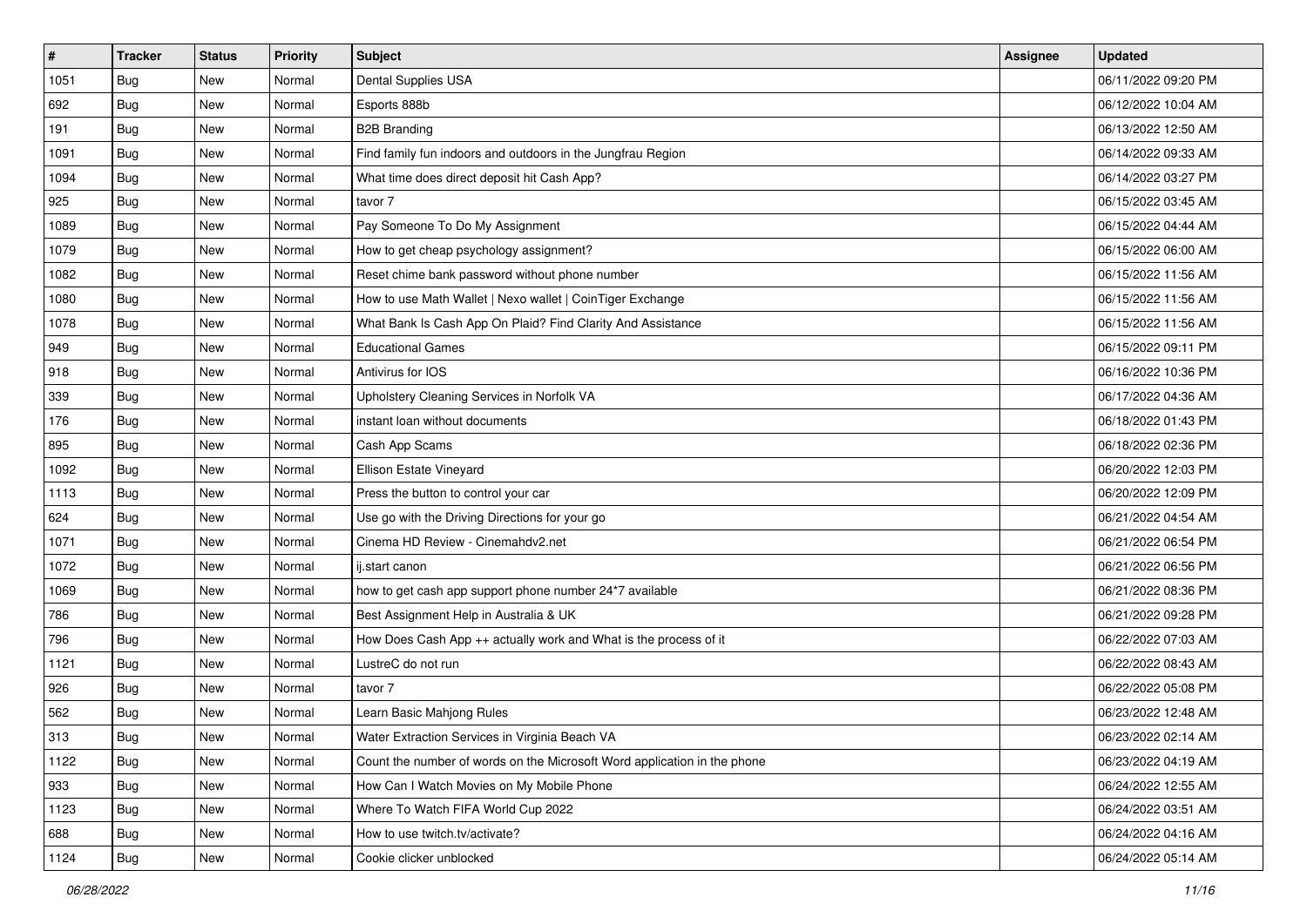| #    | <b>Tracker</b> | <b>Status</b> | <b>Priority</b> | Subject                                                                             | <b>Assignee</b> | <b>Updated</b>      |
|------|----------------|---------------|-----------------|-------------------------------------------------------------------------------------|-----------------|---------------------|
| 736  | <b>Bug</b>     | New           | Normal          | I Want to Edit in My Website (transfer-factor.net) Unfortunately, Unable to Edit It |                 | 06/24/2022 07:32 AM |
| 1125 | Bug            | New           | Normal          | What is Wordscapes?                                                                 |                 | 06/24/2022 09:05 AM |
| 721  | Bug            | New           | Normal          | Cómo instalar un Mod Apk                                                            |                 | 06/24/2022 09:39 PM |
| 316  | <b>Bug</b>     | New           | Normal          | Finden Sie den besten Klingelton für Ihr Telefon                                    |                 | 06/24/2022 10:28 PM |
| 344  | Bug            | New           | Normal          | Odor Removal Services in Chesapeake VA                                              |                 | 06/25/2022 12:42 AM |
| 1126 | <b>Bug</b>     | New           | Normal          | 1PLSD                                                                               |                 | 06/25/2022 09:36 AM |
| 641  | <b>Bug</b>     | New           | Normal          | Get Best Economics Dissertation Writing Service                                     |                 | 06/25/2022 10:04 AM |
| 765  | <b>Bug</b>     | New           | Normal          | Follow proper initiatives to check my cash app                                      |                 | 06/25/2022 10:08 AM |
| 598  | Bug            | New           | Normal          | Universo s / f Download                                                             |                 | 06/25/2022 03:38 PM |
| 636  | Bug            | New           | Normal          | What is the most popular furniture color?                                           |                 | 06/25/2022 04:57 PM |
| 1027 | Bug            | New           | Normal          | Word hurdle: Viral and Fun Online Game                                              |                 | 06/25/2022 06:13 PM |
| 1026 | <b>Bug</b>     | New           | Normal          | New Puzzle Game for All Age - Dordle                                                |                 | 06/25/2022 06:17 PM |
| 1025 | Bug            | New           | Normal          | how to change the logo in wordpress                                                 |                 | 06/25/2022 06:20 PM |
| 1024 | <b>Bug</b>     | New           | Normal          | How to choose the right broker                                                      |                 | 06/25/2022 06:23 PM |
| 731  | <b>Bug</b>     | New           | Normal          | Avail Of Cash App Customer Service If Unable To Down Cash App Mobile App?           |                 | 06/25/2022 08:36 PM |
| 979  | <b>Bug</b>     | New           | Normal          | Free Gas Cards for the Unemployed                                                   |                 | 06/25/2022 09:02 PM |
| 1103 | <b>Bug</b>     | New           | Normal          | Idle game fix bug                                                                   |                 | 06/25/2022 09:08 PM |
| 710  | Bug            | New           | Normal          | Take Necessary Assistance If You Are Unable Activate Cash App Card                  |                 | 06/25/2022 09:26 PM |
| 1106 | <b>Bug</b>     | New           | Normal          | How Do I Get Cash App ++ Without Confronting Any Technical Glitches?                |                 | 06/25/2022 09:53 PM |
| 956  | Bug            | New           | Normal          | FNF Free Mods Online                                                                |                 | 06/25/2022 09:59 PM |
| 742  | <b>Bug</b>     | New           | Normal          | How Long Does Cash App Support Take To Respond For A Better Support?                |                 | 06/25/2022 11:00 PM |
| 477  | Bug            | New           | Normal          | What Does Online Coupon Mean?                                                       |                 | 06/25/2022 11:15 PM |
| 227  | Bug            | New           | Normal          | Cash App Help & Solutions - Here You Will Get Better Assistance                     |                 | 06/25/2022 11:21 PM |
| 954  | <b>Bug</b>     | New           | Normal          | AZ Screen Recorder Mod                                                              |                 | 06/25/2022 11:24 PM |
| 635  | <b>Bug</b>     | New           | Normal          | Buy Steroids Online with OurMedicnes.com   Best Quality Steroids                    |                 | 06/26/2022 12:01 AM |
| 630  | Bug            | New           | Normal          | How Can I Load Cash App Card at Walmart straight away?                              |                 | 06/26/2022 12:04 AM |
| 650  | <b>Bug</b>     | New           | Normal          | <b>Cherries Health Benefits</b>                                                     |                 | 06/26/2022 12:57 AM |
| 259  | Bug            | New           | Normal          | call center services                                                                |                 | 06/26/2022 01:30 AM |
| 741  | Bug            | New           | Normal          | <b>Blockchain Technology Solutions</b>                                              |                 | 06/26/2022 02:19 AM |
| 935  | Bug            | New           | Normal          | MovieBox Pro Apk - Watch Movies and TV Shows on Your Android Phone                  |                 | 06/26/2022 04:11 AM |
| 310  | Bug            | New           | Normal          | Mattress Cleaning Services in Virginia Beach VA                                     |                 | 06/26/2022 04:33 AM |
| 950  | <b>Bug</b>     | New           | Normal          | ij.start canon                                                                      |                 | 06/26/2022 04:35 AM |
| 946  | <b>Bug</b>     | New           | Normal          | What is Plex and Is Plex Legal?                                                     |                 | 06/26/2022 05:23 AM |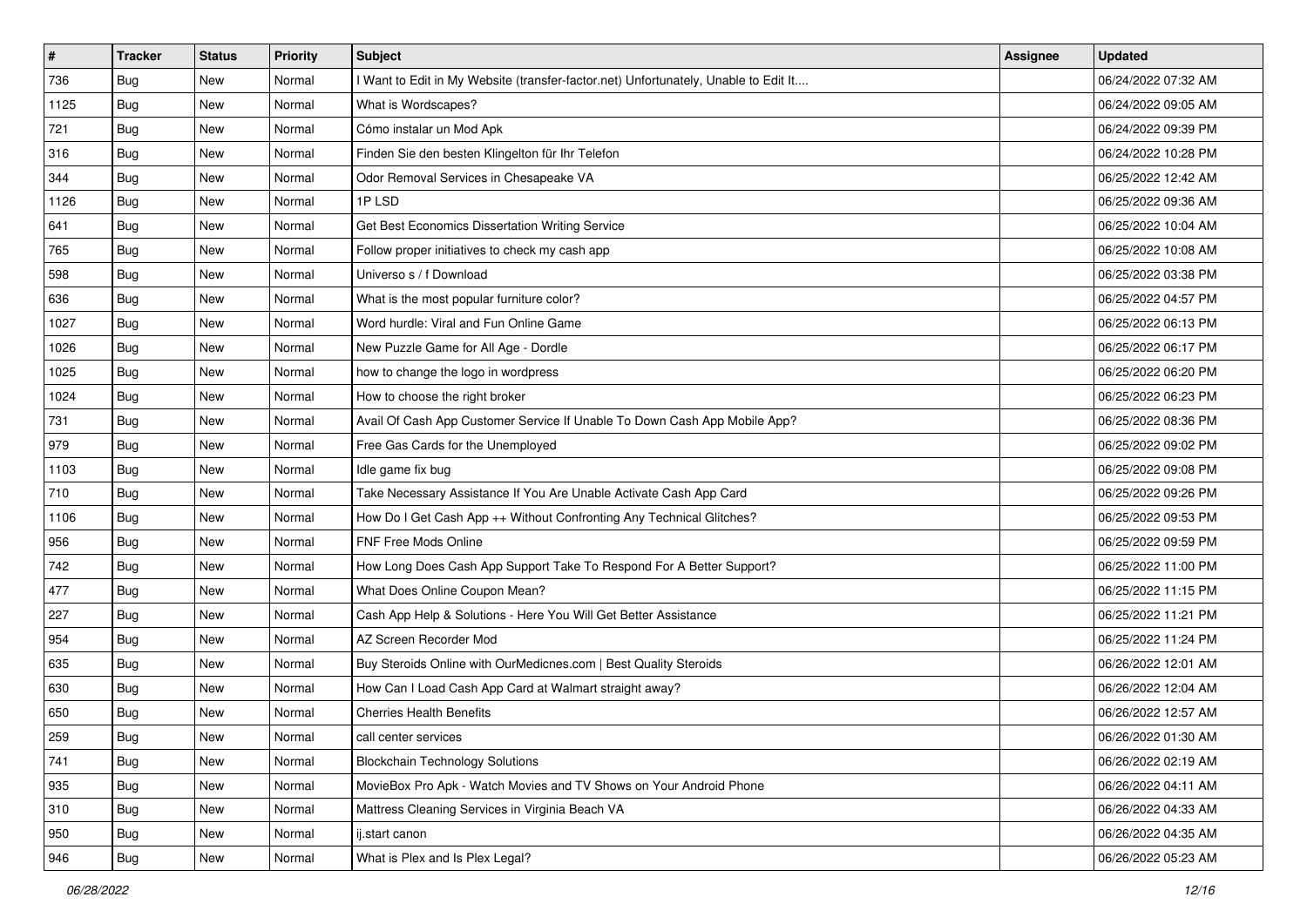| $\vert$ # | <b>Tracker</b> | <b>Status</b> | <b>Priority</b> | Subject                                                                                                                                                  | Assignee | <b>Updated</b>      |
|-----------|----------------|---------------|-----------------|----------------------------------------------------------------------------------------------------------------------------------------------------------|----------|---------------------|
| 198       | Bug            | New           | Normal          | DR. RECKEWEG R42 (HAEMOVENIN) (22ML)                                                                                                                     |          | 06/26/2022 05:31 AM |
| 990       | Bug            | <b>New</b>    | Normal          | Mushrooms                                                                                                                                                |          | 06/26/2022 05:41 AM |
| 977       | Bug            | New           | Normal          | Fans of the Old Country will like this book.                                                                                                             |          | 06/26/2022 05:54 AM |
| 728       | <b>Bug</b>     | <b>New</b>    | Normal          | Will Cash App refund money if scammed? Hitches With Optimum Ease                                                                                         |          | 06/26/2022 06:15 AM |
| 638       | Bug            | <b>New</b>    | Normal          | Run 3 game                                                                                                                                               |          | 06/26/2022 06:31 AM |
| 771       | Bug            | <b>New</b>    | Normal          | united airlines baggage policy                                                                                                                           |          | 06/26/2022 07:19 AM |
| 964       | Bug            | <b>New</b>    | Normal          | Can I Fix Cash App Transfer Failed Issues By Adding Sufficient Funds?                                                                                    |          | 06/26/2022 07:21 AM |
| 517       | <b>Bug</b>     | New           | Normal          | Proficient tips to take help of cash app support professionals:                                                                                          |          | 06/26/2022 07:34 AM |
| 1102      | <b>Bug</b>     | <b>New</b>    | Normal          | Charlottesville Travel Guide?                                                                                                                            |          | 06/26/2022 07:44 AM |
| 874       | Bug            | <b>New</b>    | Normal          | Cómo descargar Minecraft Apk                                                                                                                             |          | 06/26/2022 08:01 AM |
| 747       | <b>Bug</b>     | New           | Normal          | How to Install Tyflex Plus on Your Android Device                                                                                                        |          | 06/26/2022 08:16 AM |
| 984       | Bug            | New           | Normal          | How to disable, permanently delete Twitter account on phone, PC                                                                                          |          | 06/26/2022 08:28 AM |
| 958       | Bug            | New           | Normal          | Avail Cash app support service to know Sutton bank cash app number                                                                                       |          | 06/26/2022 08:46 AM |
| 706       | <b>Bug</b>     | New           | Normal          | How Can You Cancel A Cash App Payment Without Any Prior Information?                                                                                     |          | 06/26/2022 09:13 AM |
| 1111      | Bug            | New           | Normal          | LOLBeans is a fun battle royale game where you race with other players while avoiding obstacles. Reach the end of<br>the course in competitive gameplay! |          | 06/26/2022 09:17 AM |
| 989       | Bug            | <b>New</b>    | Normal          | Barewoods Wax Cigar                                                                                                                                      |          | 06/26/2022 09:19 AM |
| 993       | Bug            | <b>New</b>    | Normal          | IO Games Free Online                                                                                                                                     |          | 06/26/2022 09:41 AM |
| 952       | <b>Bug</b>     | <b>New</b>    | Normal          | Canon IJ Network Tool                                                                                                                                    |          | 06/26/2022 10:35 AM |
| 547       | Bug            | New           | Normal          | Get rid of the issue of cash app down by calling experts.                                                                                                |          | 06/26/2022 10:38 AM |
| 1120      | Bug            | <b>New</b>    | Normal          | Summary of 5 best coloring apps on phones                                                                                                                |          | 06/26/2022 11:32 AM |
| 260       | <b>Bug</b>     | <b>New</b>    | Normal          | Web Design Services Near Me                                                                                                                              |          | 06/26/2022 11:55 AM |
| 941       | Bug            | <b>New</b>    | Normal          | is Disney Now and Disney Plus different?                                                                                                                 |          | 06/26/2022 12:10 PM |
| 749       | <b>Bug</b>     | New           | Normal          | The Best Bubble Shooter Game for Android                                                                                                                 |          | 06/26/2022 12:12 PM |
| 189       | <b>Bug</b>     | New           | Normal          | <b>College Biology Writing Services</b>                                                                                                                  |          | 06/26/2022 12:50 PM |
| 144       | <b>Bug</b>     | <b>New</b>    | Normal          | curly bob lace front wigs                                                                                                                                |          | 06/26/2022 01:44 PM |
| 768       | Bug            | New           | Normal          | Where can you buy best jackets online?                                                                                                                   |          | 06/26/2022 01:50 PM |
| 754       | <b>Bug</b>     | New           | Normal          | Cómo descargar tonos gratis de teléfono celular                                                                                                          |          | 06/26/2022 01:56 PM |
| 961       | <b>Bug</b>     | New           | Normal          | TeaTv is an Android                                                                                                                                      |          | 06/26/2022 02:02 PM |
| 732       | Bug            | New           | Normal          | Get rectifications steps about why cash app transfer failed                                                                                              |          | 06/26/2022 03:28 PM |
| 631       | Bug            | New           | Normal          | How Can I Load Cash App Card at Walmart straight away?                                                                                                   |          | 06/26/2022 04:07 PM |
| 1097      | <b>Bug</b>     | New           | Normal          | Race and experience new life.                                                                                                                            |          | 06/26/2022 04:22 PM |
| 750       | <b>Bug</b>     | New           | Normal          | Create a Report Template                                                                                                                                 |          | 06/26/2022 04:27 PM |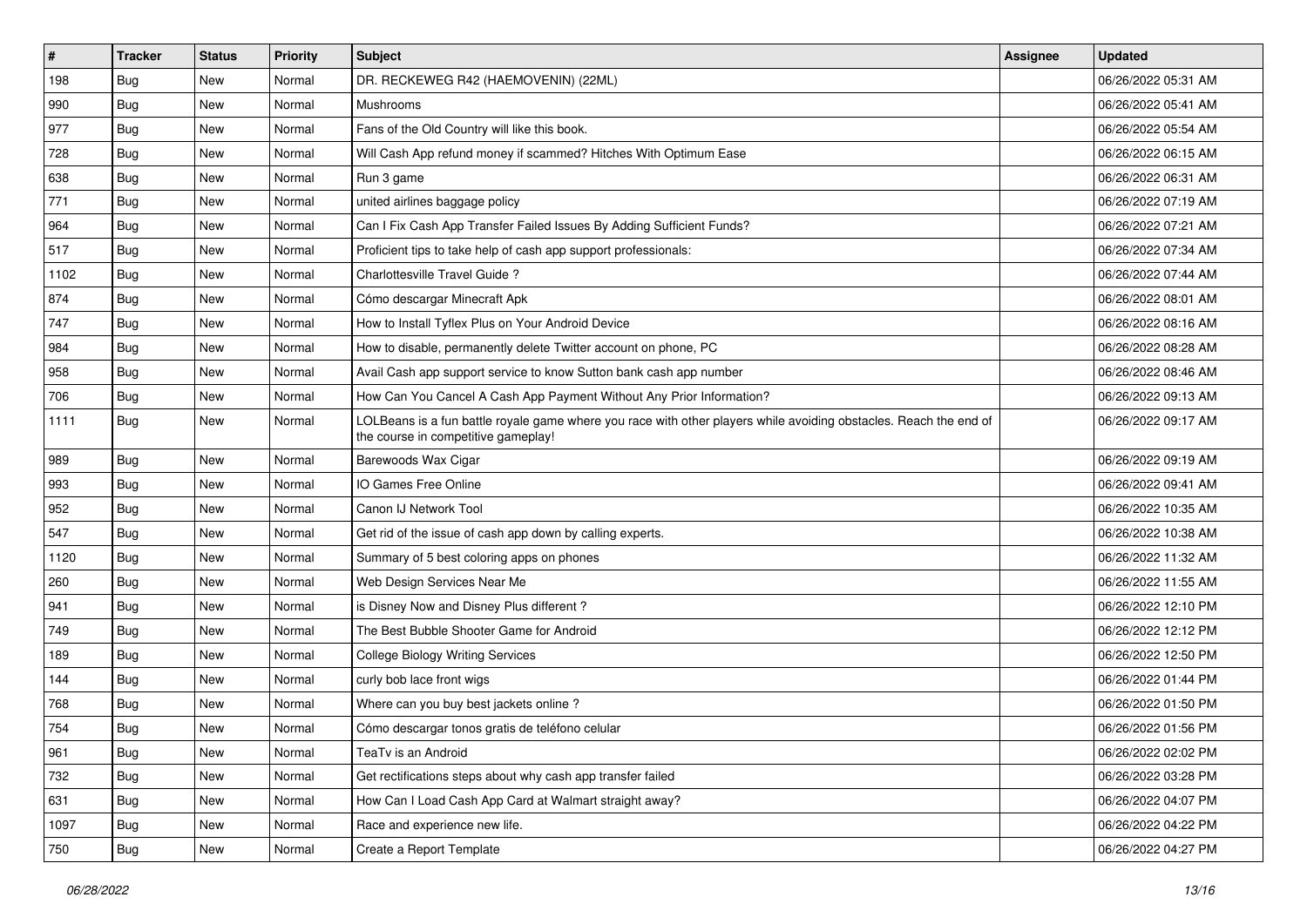| $\pmb{\#}$ | <b>Tracker</b> | <b>Status</b> | <b>Priority</b> | <b>Subject</b>                                                             | <b>Assignee</b> | <b>Updated</b>      |
|------------|----------------|---------------|-----------------|----------------------------------------------------------------------------|-----------------|---------------------|
| 940        | Bug            | <b>New</b>    | Normal          | What is Plex and Is Plex Legal?                                            |                 | 06/26/2022 04:50 PM |
| 1098       | <b>Bug</b>     | <b>New</b>    | Normal          | Life of a Fisherman                                                        |                 | 06/26/2022 05:16 PM |
| 974        | Bug            | New           | Normal          | Watch NCAA Football Live Streaming Free                                    |                 | 06/26/2022 05:33 PM |
| 730        | <b>Bug</b>     | New           | Normal          | Canon IJ Network Tool                                                      |                 | 06/26/2022 05:51 PM |
| 1096       | Bug            | <b>New</b>    | Normal          | Race and experience new life.                                              |                 | 06/26/2022 06:07 PM |
| 825        | <b>Bug</b>     | <b>New</b>    | Normal          | Lucky Patcher Download                                                     |                 | 06/26/2022 06:09 PM |
| 585        | Bug            | New           | Normal          | What is cash app help number?                                              |                 | 06/26/2022 06:21 PM |
| 1108       | <b>Bug</b>     | New           | Normal          | Six Guns Mod Apk Answers Your Questions                                    |                 | 06/26/2022 06:26 PM |
| 795        | Bug            | <b>New</b>    | Normal          | Drift Boss - Exciting Race                                                 |                 | 06/26/2022 06:32 PM |
| 752        | Bug            | <b>New</b>    | Normal          | Plagerism checker                                                          |                 | 06/26/2022 06:33 PM |
| 1104       | Bug            | New           | Normal          | Idle game fix bug                                                          |                 | 06/26/2022 06:52 PM |
| 970        | Bug            | New           | Normal          | The Amount Of Time Does Cash App Direct Deposit Time Take?                 |                 | 06/26/2022 07:32 PM |
| 302        | Bug            | <b>New</b>    | Normal          | Auto Electrical Repair Services in Norcross GA                             |                 | 06/26/2022 07:49 PM |
| 719        | <b>Bug</b>     | New           | Normal          | How Do I Send \$5000 Through Cash App Account With Ease?                   |                 | 06/26/2022 10:14 PM |
| 962        | Bug            | New           | Normal          | Kostenlose Hörbücher                                                       |                 | 06/26/2022 10:45 PM |
| 748        | Bug            | New           | Normal          | Il y a quelques façons d'obtenir des sonneries gratuites pour votre iPhone |                 | 06/26/2022 11:24 PM |
| 992        | Bug            | New           | Normal          | So vergrößern Sie Ihr Instagram-Profilbild                                 |                 | 06/26/2022 11:29 PM |
| 619        | Bug            | New           | Normal          | Online Trusted Medicine Store in US for Health - Genericmedsupply          |                 | 06/27/2022 12:12 AM |
| 998        | Bug            | New           | Normal          | Is It Hard to Solve Wordle An                                              |                 | 06/27/2022 12:24 AM |
| 758        | Bug            | New           | Normal          | How Do I Study Consistently For Hours?                                     |                 | 06/27/2022 12:49 AM |
| 154        | Bug            | New           | Normal          | fdgyyrut gyrtrw                                                            |                 | 06/27/2022 01:21 AM |
| 372        | Bug            | New           | Normal          | Auto Transport Services in Arlington County VA                             |                 | 06/27/2022 01:42 AM |
| 488        | Bug            | New           | Normal          | Quick solution to solve cash app dispute by the technical team             |                 | 06/27/2022 02:04 AM |
| 1117       | Bug            | New           | Normal          | Equal Words - Word search game for PC and Windows Phone                    |                 | 06/27/2022 02:12 AM |
| 1001       | <b>Bug</b>     | New           | Normal          | Venmo Keep Saying Error?                                                   |                 | 06/27/2022 02:20 AM |
| 1112       | Bug            | New           | Normal          | What Cash App Policy Says If Random Person Sent Me Money On Cash App?      |                 | 06/27/2022 02:39 AM |
| 468        | Bug            | New           | Normal          | Floor Cleaning Westchester MA                                              |                 | 06/27/2022 02:41 AM |
| 474        | <b>Bug</b>     | New           | Normal          | Floor Waxing Arlington MA                                                  |                 | 06/27/2022 03:03 AM |
| 966        | Bug            | New           | Normal          | How to Download the Filmes                                                 |                 | 06/27/2022 03:25 AM |
| 672        | <b>Bug</b>     | New           | Normal          | The easiest way to delete ringtones on iPhone                              |                 | 06/27/2022 03:38 AM |
| 518        | Bug            | New           | Normal          | How To Check The Balance Of Cash App Account By Taking Cash App Support?   |                 | 06/27/2022 03:46 AM |
| 596        | Bug            | <b>New</b>    | Normal          | <b>Kids Games</b>                                                          |                 | 06/27/2022 04:08 AM |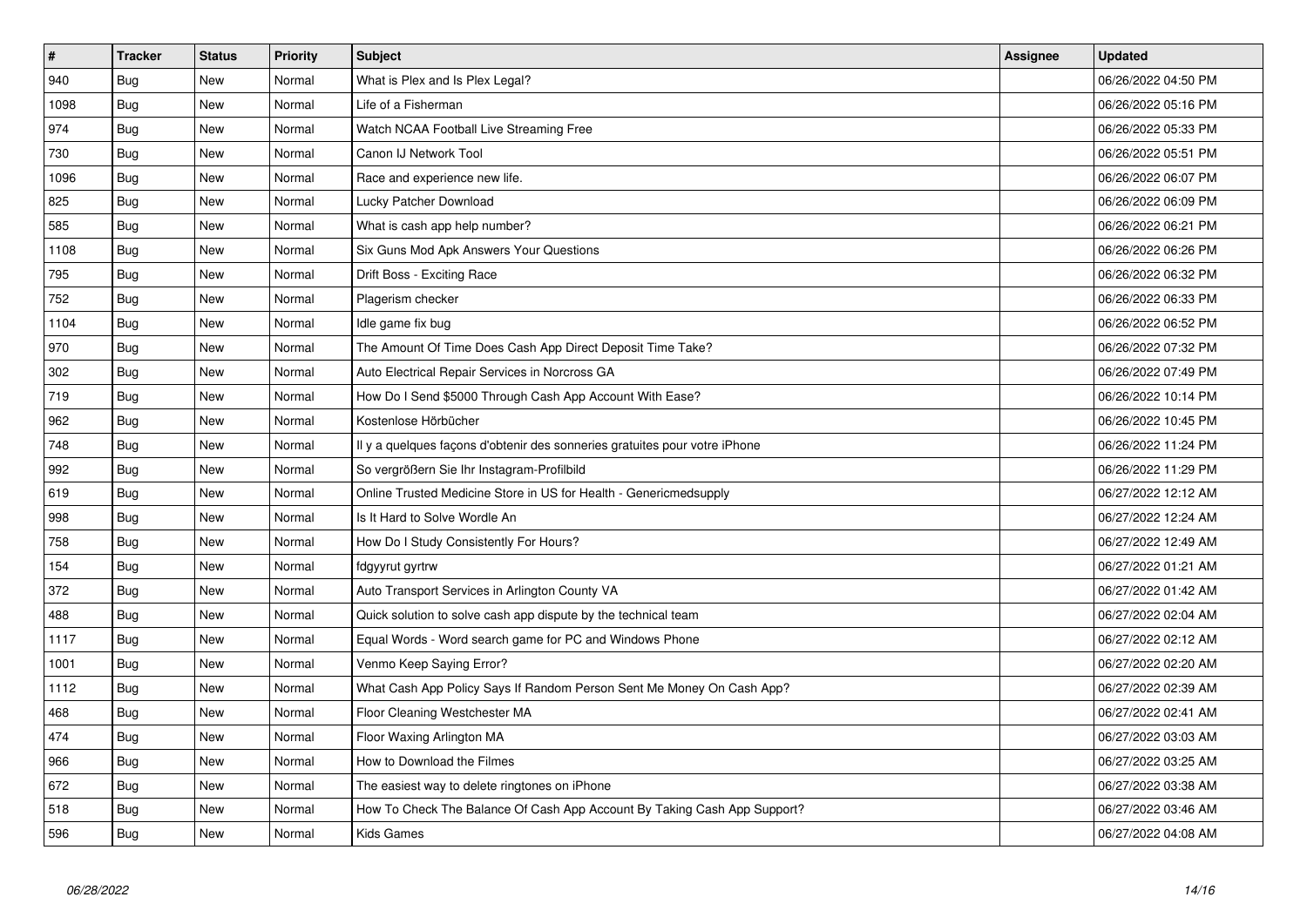| #    | <b>Tracker</b> | <b>Status</b> | <b>Priority</b> | <b>Subject</b>                                                                                                                                                                                                                                 | <b>Assignee</b> | <b>Updated</b>      |
|------|----------------|---------------|-----------------|------------------------------------------------------------------------------------------------------------------------------------------------------------------------------------------------------------------------------------------------|-----------------|---------------------|
| 544  | <b>Bug</b>     | New           | Normal          | Hey! I had a very cool idea to order our general picture on canvas for my family as a gift. But couldn't find a good<br>one. Once my friend advised me this article in which I found what I was looking for and gave a cool gift to my family. |                 | 06/27/2022 04:10 AM |
| 1127 | Bug            | <b>New</b>    | Normal          | Is there any support to find Google Feud answers?                                                                                                                                                                                              |                 | 06/27/2022 04:27 AM |
| 978  | Bug            | New           | Normal          | Delamore Lodge is a place to stay.                                                                                                                                                                                                             |                 | 06/27/2022 04:57 AM |
| 985  | Bug            | New           | Normal          | Find out the vitality of Facebook Phone Number:                                                                                                                                                                                                |                 | 06/27/2022 05:39 AM |
| 588  | Bug            | New           | Normal          | YouTube Vanced Apk Manager App - Como instalá-lo                                                                                                                                                                                               |                 | 06/27/2022 05:52 AM |
| 807  | Bug            | New           | Normal          | 1v1Battle is a strategic action 'Build and shoot' game                                                                                                                                                                                         |                 | 06/27/2022 06:52 AM |
| 317  | Bug            | New           | Normal          | Eco/Green Cleaning Services in Virginia Beach VA                                                                                                                                                                                               |                 | 06/27/2022 07:03 AM |
| 996  | <b>Bug</b>     | New           | Normal          | Cricut.com/setup                                                                                                                                                                                                                               |                 | 06/27/2022 07:12 AM |
| 158  | <b>Bug</b>     | New           | Normal          | dfghj zcvgh                                                                                                                                                                                                                                    |                 | 06/27/2022 07:28 AM |
| 250  | Bug            | New           | Normal          | Reviews of phone ringtones                                                                                                                                                                                                                     |                 | 06/27/2022 07:29 AM |
| 720  | <b>Bug</b>     | New           | Normal          | How does Cash App Phone Number provide a quick treatment?                                                                                                                                                                                      |                 | 06/27/2022 08:02 AM |
| 528  | Bug            | <b>New</b>    | Normal          | Korean Mag                                                                                                                                                                                                                                     |                 | 06/27/2022 08:14 AM |
| 262  | <b>Bug</b>     | New           | Normal          | It this true to dealing Wuth                                                                                                                                                                                                                   |                 | 06/27/2022 08:39 AM |
| 591  | Bug            | New           | Normal          | How To Find Facebook Modifications For Your Spotify Premium Apk?                                                                                                                                                                               |                 | 06/27/2022 08:41 AM |
| 653  | Bug            | New           | Normal          | Jujube (Jinjoles): Properties And Health Benefits                                                                                                                                                                                              |                 | 06/27/2022 08:47 AM |
| 959  | Bug            | New           | Normal          | Get connected with cash app team-How to get money off cash app at walmart without card                                                                                                                                                         |                 | 06/27/2022 08:52 AM |
| 113  | Bug            | New           | Normal          | ufc 254 live                                                                                                                                                                                                                                   |                 | 06/27/2022 08:54 AM |
| 657  | <b>Bug</b>     | New           | Normal          | <b>Coconut Nutrition Facts And Health Benefits</b>                                                                                                                                                                                             |                 | 06/27/2022 08:56 AM |
| 614  | Bug            | New           | Normal          | Como baixar o MOD APK no celular                                                                                                                                                                                                               |                 | 06/27/2022 09:26 AM |
| 988  | Bug            | New           | Normal          | <b>Medicinal Mushrooms</b>                                                                                                                                                                                                                     |                 | 06/27/2022 09:33 AM |
| 819  | <b>Bug</b>     | New           | Normal          | Metal Slug Apk para Android                                                                                                                                                                                                                    |                 | 06/27/2022 09:35 AM |
| 798  | Bug            | New           | Normal          | Who Is an ETL Engineer                                                                                                                                                                                                                         |                 | 06/27/2022 09:48 AM |
| 675  | Bug            | New           | Normal          | What Are Smart Tactics To Fix Cash App Transfer Failed Hurdles?                                                                                                                                                                                |                 | 06/27/2022 09:51 AM |
| 590  | <b>Bug</b>     | New           | Normal          | Follow proper initiatives to check my cash app card balance:                                                                                                                                                                                   |                 | 06/27/2022 09:57 AM |
| 642  | Bug            | New           | Normal          | thong tin thoi tiet ngay hom nay                                                                                                                                                                                                               |                 | 06/27/2022 10:03 AM |
| 232  | Bug            | New           | Normal          | FM whatsapp messaging app.                                                                                                                                                                                                                     |                 | 06/27/2022 10:04 AM |
| 792  | <b>Bug</b>     | <b>New</b>    | Normal          | What is Google Camera Mod?                                                                                                                                                                                                                     |                 | 06/27/2022 10:20 AM |
| 538  | Bug            | <b>New</b>    | Normal          | Will cash app refund money if scammed quickly?                                                                                                                                                                                                 |                 | 06/27/2022 10:25 AM |
| 709  | Bug            | New           | Normal          | How To Load Cash App Card At Walmart Without Having To Face Any Hassle?                                                                                                                                                                        |                 | 06/27/2022 10:30 AM |
| 1118 | Bug            | New           | Normal          | <b>Gameplay Minecraft</b>                                                                                                                                                                                                                      |                 | 06/27/2022 10:33 AM |
| 235  | Bug            | New           | Low             | HP Printer Assistant Software   Download & Install HP Assistant                                                                                                                                                                                |                 | 06/27/2022 10:48 AM |
| 644  | <b>Bug</b>     | New           | Normal          | <b>TeaTV App Review</b>                                                                                                                                                                                                                        |                 | 06/27/2022 11:47 AM |